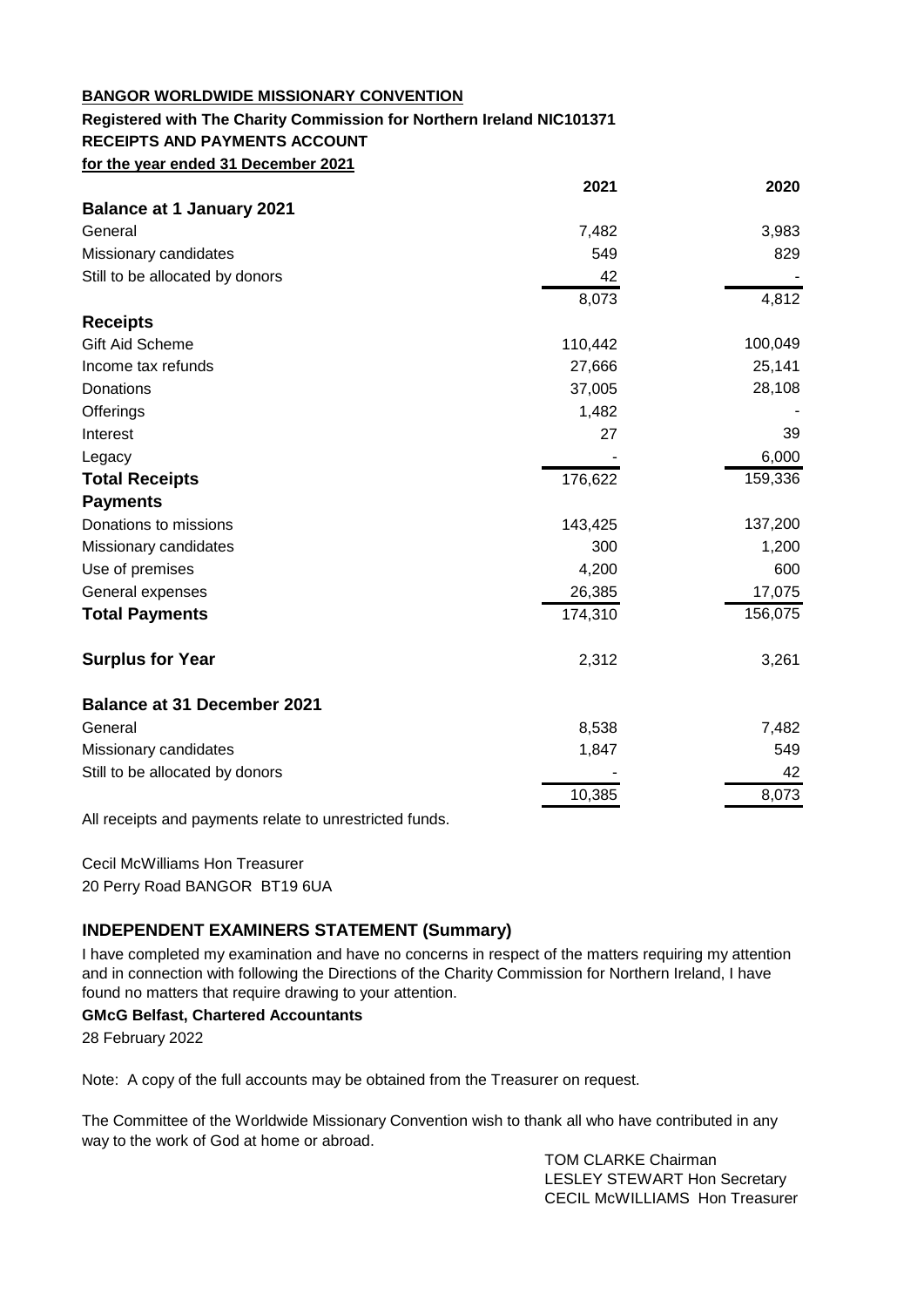#### **Registered with The Charity Commission for Northern Ireland NIC101371**

**RECEIPTS AND PAYMENTS ACCOUNT**

for the year ended 31 December 2020

| 2020    | 2019    |
|---------|---------|
|         |         |
| 3,983   | 9,296   |
| 829     | 1,209   |
|         | 30      |
| 4,812   | 10,535  |
|         |         |
| 100,049 | 102,125 |
| 25,141  | 27,554  |
| 28,108  | 38,855  |
|         | 10,592  |
| 39      | 42      |
| 6,000   |         |
| 159,336 | 179,168 |
|         |         |
| 137,200 | 142,375 |
| 1,200   | 1,600   |
| 600     | 6,520   |
| 17,075  | 34,396  |
| 156,075 | 184,891 |
| 3,261   | (5,723) |
|         |         |
| 7,482   | 3,983   |
| 549     | 829     |
| 42      |         |
| 8,073   | 4,812   |
|         |         |

All receipts and payments relate to unrestricted funds.

Cecil McWilliams Hon Treasurer

20 Perry Road BANGOR BT19 6UA

### **INDEPENDENT EXAMINERS STATEMENT (Summary)**

I have completed my examination and have no concerns in respect of the matters requiring my attention and in connection with following the Directions of the Charity Commission for Northern Ireland, I have found no matters that require drawing to your attention.

### **GMcG Belfast, Chartered Accountants**

21 April 2021

Note: A copy of the full accounts may be obtained from the Treasurer on request.

The Committee of the Worldwide Missionary Convention wish to thank all who have contributed in any way to the work of God at home or abroad.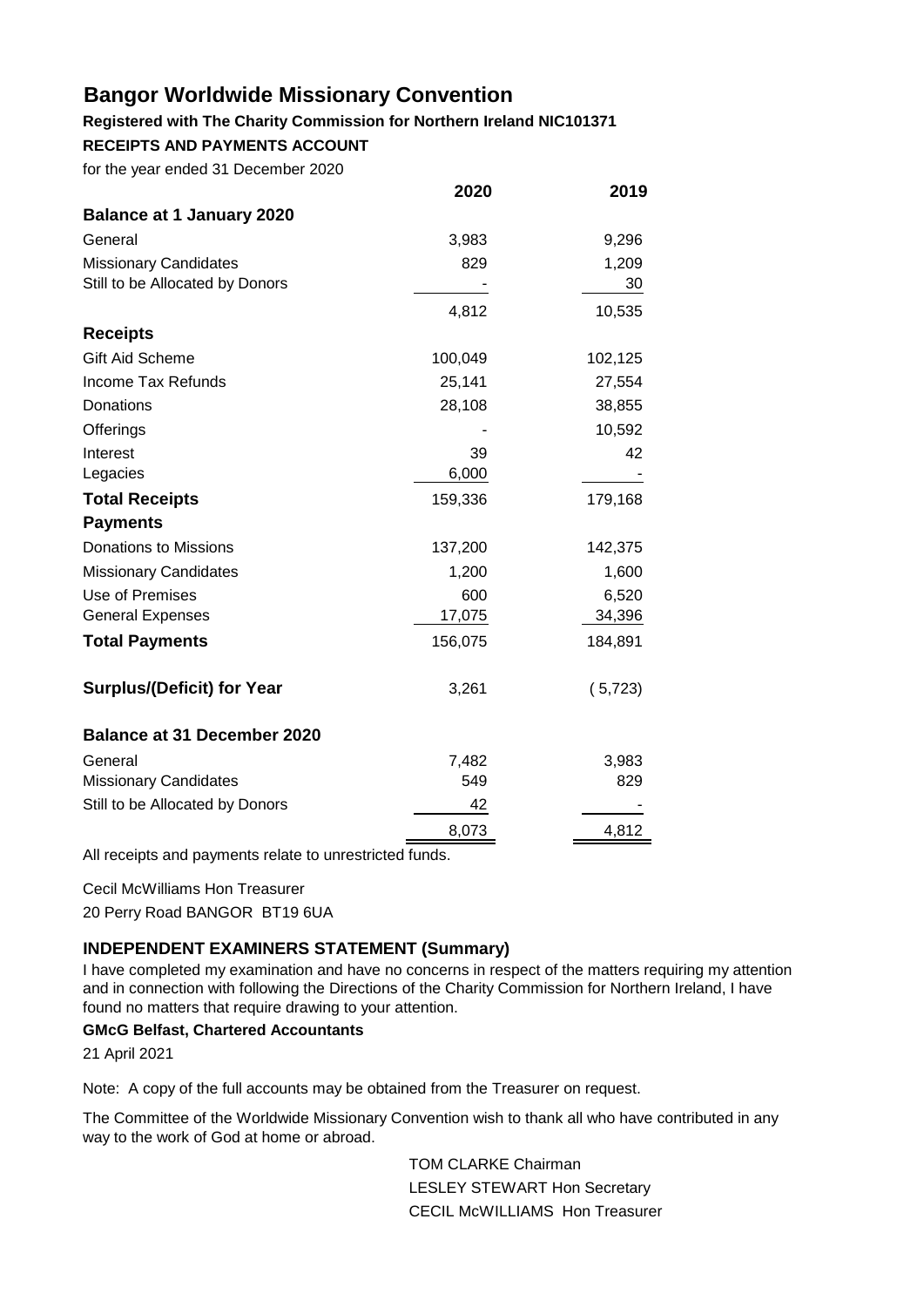### **Registered with The Charity Commission for Northern Ireland NIC101371**

**RECEIPTS AND PAYMENTS ACCOUNT**

for the year ended 31 December 2019

|                                                        | 2019    | 2018    |
|--------------------------------------------------------|---------|---------|
| <b>Balance at 1 January 2019</b>                       |         |         |
| General                                                | 9,296   | 6,098   |
| <b>Missionary Candidates</b>                           | 1,209   | 1,229   |
| Still to be Allocated by Donors                        | 30      |         |
|                                                        | 10,535  | 7,327   |
| <b>Receipts</b>                                        |         |         |
| <b>Gift Aid Scheme</b>                                 | 102,125 | 109,870 |
| <b>Income Tax Refunds</b>                              | 27,554  | 31,136  |
| Donations                                              | 38,855  | 34,088  |
| Offerings                                              | 10,592  | 13,666  |
| Interest                                               | 42      | 45      |
| Grants                                                 |         | 8,265   |
| <b>Total Receipts</b>                                  | 179,168 | 197,070 |
| <b>Payments</b>                                        |         |         |
| Donations to Missions                                  | 142,375 | 150,876 |
| <b>Missionary Candidates</b>                           | 1,600   | 2,000   |
| Use of Premises                                        | 6,520   | 7,569   |
| <b>General Expenses</b>                                | 34,396  | 33,417  |
| <b>Total Payments</b>                                  | 184,891 | 193,862 |
| <b>Surplus/(Deficit) for Year</b>                      | (5,723) | 3,208   |
| <b>Balance at 31 December 2019</b>                     |         |         |
| General                                                | 3,983   | 9,296   |
| <b>Missionary Candidates</b>                           | 829     | 1,209   |
| Still to be Allocated by Donors                        |         | 30      |
|                                                        | 4,812   | 10,535  |
| All receipts and payments relate to unrestricted funds |         |         |

All receipts and payments relate to unrestricted funds.

Cecil McWilliams Hon Treasurer 20 Perry Road BANGOR BT19 6UA

## **INDEPENDENT EXAMINERS STATEMENT (Summary)**

I have completed my examination and have no concerns in respect of the matters requiring my attention and in connection with following the Directions of the Charity Commission for Northern Ireland, I have found no matters that require drawing to your attention.

#### **GMcG Belfast**

Chartered Accountants BELFAST 4 March 2020

Note: A copy of the full accounts may be obtained from the Treasurer on request.

The Committee of the Worldwide Missionary Convention wish to thank all who have contributed in any way to the work of God at home or abroad.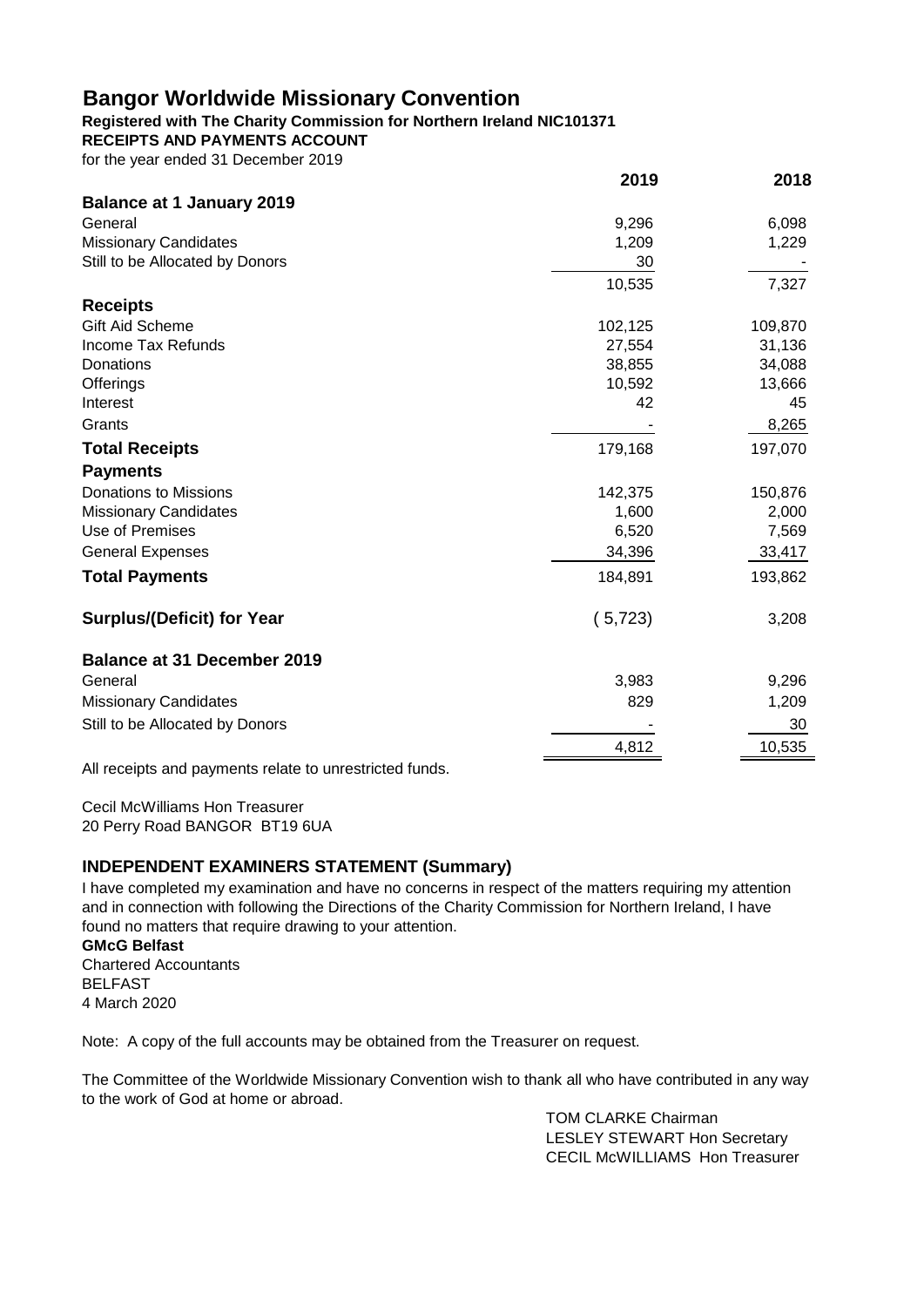**Registered with The Charity Commission for Northern Ireland NIC101371 RECEIPTS AND PAYMENTS ACCOUNT**

for the year ended 31 December 2018

|                                    | 2018    | 2017     |
|------------------------------------|---------|----------|
| <b>Balance at 1 January 2018</b>   |         |          |
| General                            | 6,098   | 7,164    |
| <b>Missionary Candidates</b>       | 1,229   | 1,268    |
|                                    | 7,327   | 8,432    |
| <b>Receipts</b>                    |         |          |
| Gift Aid Scheme                    | 109,870 | 103,758  |
| Income Tax Refunds                 | 31,136  | 27,560   |
| Donations                          | 34,088  | 29,260   |
| Offerings                          | 13,666  | 11,151   |
| Interest                           | 45      | 42       |
| Grants                             | 8,265   | 8,500    |
| <b>Total Receipts</b>              | 197,070 | 180,271  |
| <b>Payments</b>                    |         |          |
| <b>Donations to Missions</b>       | 150,876 | 146,660  |
| <b>Missionary Candidates</b>       | 2,000   | 850      |
| Use of Premises                    | 7,569   | 4,895    |
| <b>General Expenses</b>            | 33,417  | 28,971   |
| <b>Total Payments</b>              | 193,862 | 181,376  |
| <b>Surplus/(Deficit) for Year</b>  | 3,208   | (1, 105) |
| <b>Balance at 31 December 2018</b> |         |          |
| General                            | 9,296   | 6,098    |
| Still to be Allocated by Donors    | 30      |          |
| <b>Missionary Candidates</b>       | 1,209   | 1,229    |
|                                    | 10,535  | 7,327    |

All receipts and payments relate to unrestricted funds.

Cecil McWilliams Hon Treasurer 20 Perry Road BANGOR BT19 6UA

### **INDEPENDENT EXAMINERS STATEMENT (Summary)**

I have completed my examination and have no concerns in respect of the matters requiring my attention and in connection with following the Directions of the Charity Commission for Northern Ireland, I have found no matters that require drawing to your attention.

#### **GMcG Belfast**

Chartered Accountants BELFAST 10 June 2019

Note: A copy of the full accounts may be obtained from the Treasurer on request.

The Committee of the Worldwide Missionary Convention wish to thank all who have contributed in any way to the work of God at home or abroad.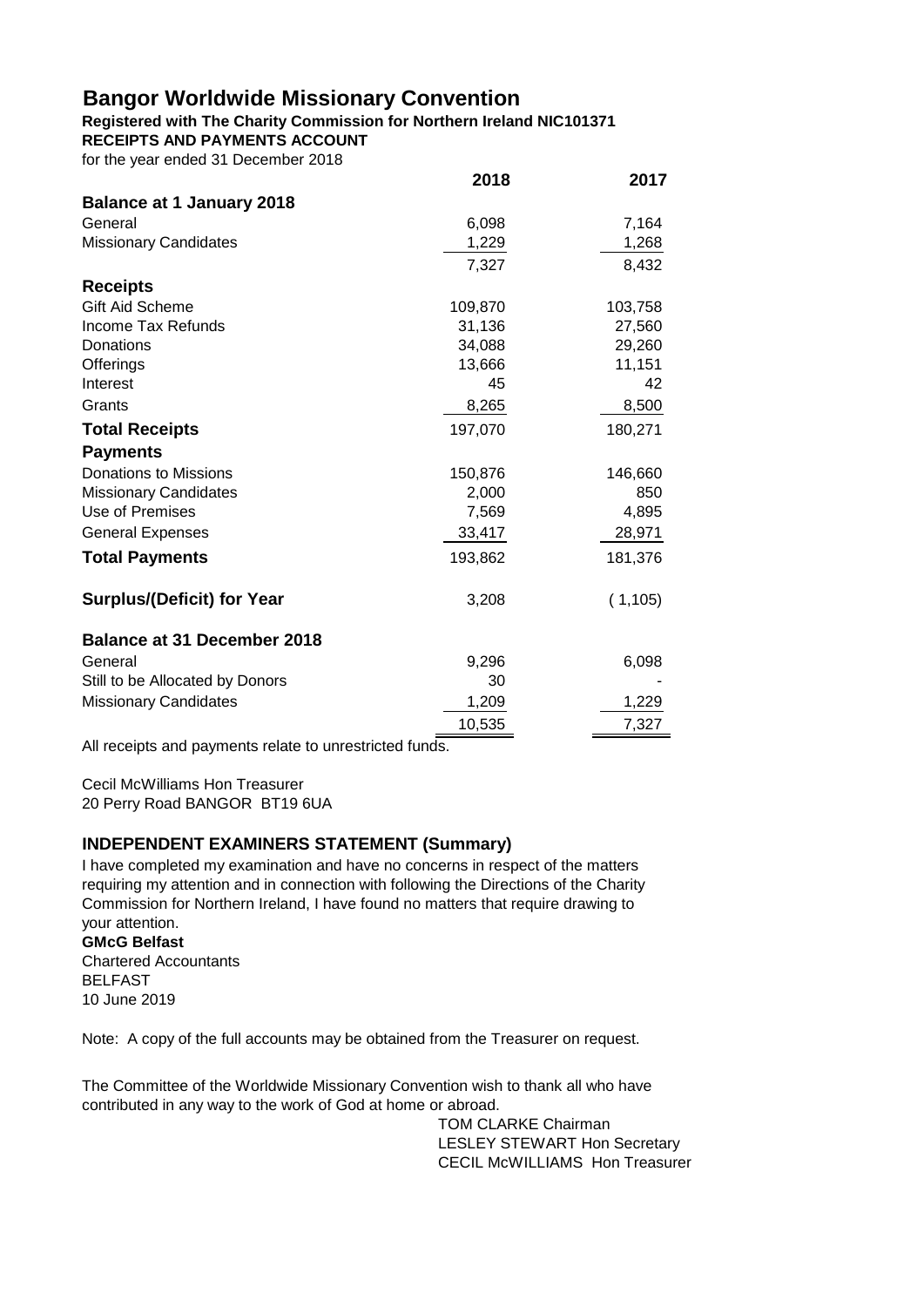#### **Registered with The Charity Commission for Northern Ireland NIC101371 RECEIPTS AND PAYMENTS ACCOUNT**

for the year ended 31 December 2017

|                                    | 2017    | 2016    |
|------------------------------------|---------|---------|
| <b>Balance at 1 January 2017</b>   |         |         |
| General                            | 7,164   | 12,020  |
| <b>Missionary Candidates</b>       | 1,268   | 262     |
|                                    | 8,432   | 12,282  |
| <b>Receipts</b>                    |         |         |
| <b>Gift Aid Scheme</b>             | 103,758 | 109,971 |
| <b>Tax Refunds</b>                 | 27,560  | 28,256  |
| Donations                          | 29,260  | 30,764  |
| Offerings                          | 11,151  | 11,470  |
| Interest                           | 42      | 59      |
| Grants                             | 8,500   | 4,610   |
| <b>Total Receipts</b>              | 180,271 | 185,130 |
| <b>Payments</b>                    |         |         |
| Donations to Missions              | 146,660 | 154,325 |
| <b>Missionary Candidates</b>       | 850     |         |
| Use of Premises                    | 4,895   | 6,570   |
| <b>General Expenses</b>            | 28,971  | 28,085  |
| <b>Total Payments</b>              | 181,376 | 188,980 |
| (Deficit)/Surplus for Year         | (1,105) | (3,850) |
| <b>Balance at 31 December 2017</b> |         |         |
| General                            | 6,098   | 7,164   |
| <b>Missionary Candidates</b>       | 1,229   | 1,268   |
|                                    | 7,327   | 8,432   |

Cecil McWilliams Hon Treasurer 20 Perry Road BANGOR BT19 6UA

## **ACCOUNTANTS' REPORT TO THE TRUSTEES**

**GMcG Belfast** We have reviewed the accounts on pages 2 and 3 together with the books and records supplied to us. We confirm that the accounts for the year ended 31 December 2017 are in agreement with the books and records supplied to us. We have not carried out an audit and do not accept or assume responsibility to anyone other than Bangor Worldwide Missionary Convention for the work undertaken.

Chartered Accountants BELFAST 3 May 2018

Note: A copy of the full accounts may be obtained from the Treasurer on request.

The Committee of the Worldwide Missionary Convention wish to thank all who have contributed in any way to the work of God at home or abroad.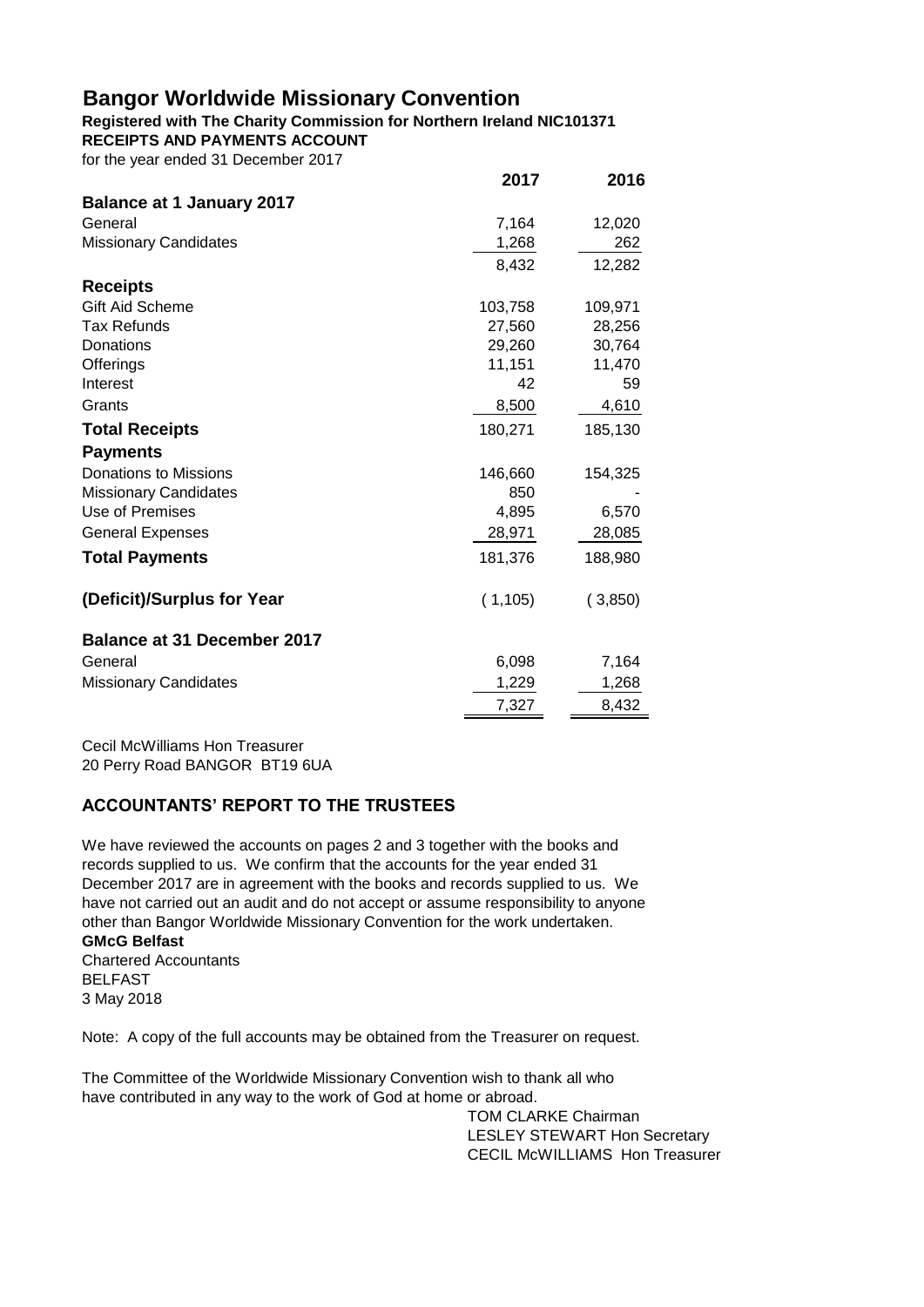## **Registered with The Charity Commission for Northern Ireland NIC101371**

**RECEIPTS AND PAYMENTS ACCOUNT**

| for the year ended 31 December 2016 |  |
|-------------------------------------|--|
|-------------------------------------|--|

|                                    | 2016    | 2015    |
|------------------------------------|---------|---------|
| <b>Balance at 1 January 2016</b>   |         |         |
| General                            | 12,020  | 5,766   |
| <b>Missionary Candidates</b>       | 262     |         |
| Still to be allocated by Donors    |         | 10      |
|                                    | 12,282  | 5,776   |
| <b>Receipts</b>                    |         |         |
| Gift Aid Scheme                    | 109,971 | 100,223 |
| <b>Tax Refunds</b>                 | 28,256  | 27,200  |
| Donations                          | 30,764  | 49,453  |
| Offerings                          | 11,470  | 12,567  |
| Interest                           | 59      | 60      |
| Grants                             | 4,610   | 5,653   |
| <b>Total Receipts</b>              | 185,130 | 195,156 |
| <b>Payments</b>                    |         |         |
| <b>Donations to Missions</b>       | 154,325 | 142,770 |
| <b>Missionary Candidates</b>       |         | 800     |
| Use of Premises                    | 6,570   | 3,500   |
| Use of premises - Waterfront       |         | 7,390   |
| <b>General Expenses</b>            | 28,085  | 34,190  |
| <b>Total Payments</b>              | 188,980 | 188,650 |
| (Deficit)/Surplus for Year         | (3,850) | 6,506   |
| <b>Balance at 31 December 2016</b> |         |         |
| General                            | 7,164   | 12,020  |
| <b>Missionary Candidates</b>       | 1,268   | 262     |
|                                    | 8,432   | 12,282  |

Cecil McWilliams Hon Treasurer 20 Perry Road BANGOR BT19 6UA

## **ACCOUNTANTS' REPORT TO THE TRUSTEES**

We have reviewed the accounts on pages 2 and 3 together with the books and records supplied to us. We confirm that the accounts for the year ended 31 December 2016 are in agreement with the books and records supplied to us. We have not carried out an audit and do not accept or assume responsibility to anyone other than Bangor Worldwide Missionary Convention for the work undertaken.

### **GMcG Belfast**

Chartered Accountants BELFAST 3 April 2017

Note: A copy of the full accounts may be obtained from the Treasurer on request.

The Committee of the Worldwide Missionary Convention wish to thank all who have contributed in any way to the work of God at home or abroad.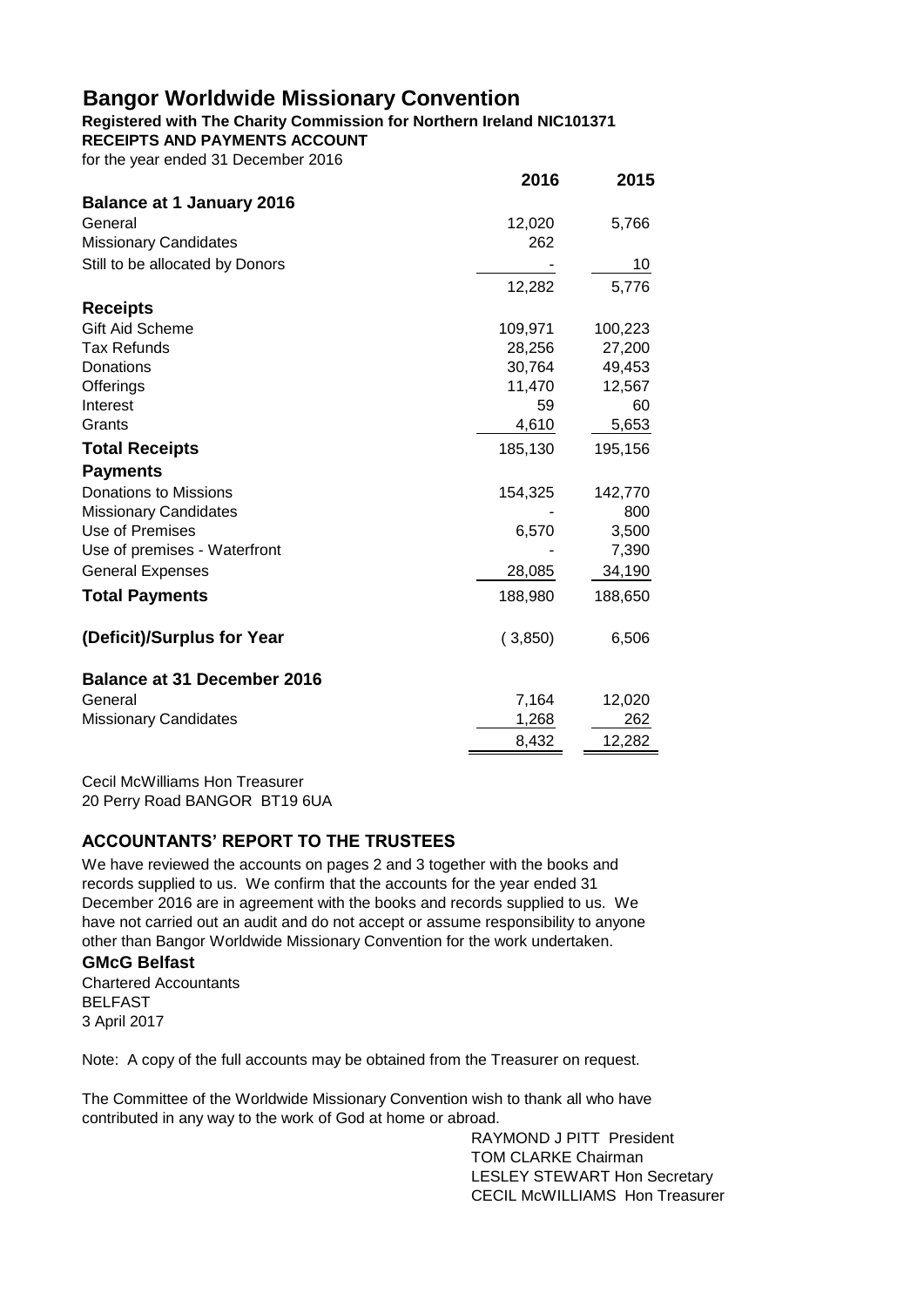#### **Registered with The Charity Commission for Northern Ireland NIC101371**

**RECEIPTS AND PAYMENTS ACCOUNT**

for the year ended 31 December 2015

|                                       | 2015    | 2014    |
|---------------------------------------|---------|---------|
| <b>Balance at 1 January 2015</b>      |         |         |
| General                               | 5,766   | 11,605  |
| Still to be allocated by Donors       | 10      | 20      |
|                                       | 5,776   | 11,625  |
| <b>Receipts</b>                       |         |         |
| Gift Aid                              | 100,223 | 91,622  |
| <b>Tax Refunds</b>                    | 27,200  | 24,451  |
| Donations                             | 49,453  | 24,111  |
| Offerings                             | 12,567  | 10,528  |
| Interest                              | 60      | 64      |
| Grants                                | 5,653   | 4,580   |
| <b>Total Receipts</b>                 | 195,156 | 155,356 |
| <b>Payments</b>                       |         |         |
| <b>Donations to Missions</b>          | 142,770 | 132,740 |
| <b>Missionary Candidates</b>          | 800     | 1,000   |
| Use of Premises                       | 3,500   | 3,200   |
| Use of premises (Waterfront)          | 7,390   | 2,463   |
| <b>General Expenses</b>               | 34,190  | 21,802  |
| <b>Total Payments</b>                 | 188,650 | 161,205 |
| <b>Net Surplus/(Deficit) for Year</b> | 6,506   | (5,849) |
| <b>Balance at 31 December 2015</b>    |         |         |
| General                               | 12,020  | 5,766   |
| Still to be allocated by Donors       |         | 10      |
| <b>Missionary Candidates</b>          | 262     |         |
|                                       | 12,282  | 5,776   |

Cecil McWilliams Hon Treasurer 20 Perry Road BANGOR BT19 6UA

## **ACCOUNTANTS' REPORT TO THE TRUSTEES**

We have reviewed the accounts on pages 2 and 3 together with the books and records supplied to us. We confirm that the accounts for the year ended 31 December 2015 are in agreement with the books and records supplied to us. We have not carried out an audit and do not accept or assume responsibility to anyone other than Bangor Worldwide Missionary Convention for the work undertaken.

## **GOLDBLATT McGUIGAN**

Chartered Accountants BELFAST 12 April 2016

Note: A copy of the full accounts may be obtained from the Treasurer on request.

The Committee of the Worldwide Missionary Convention wish to thank all who have contributed in any way to the work of God at home or abroad.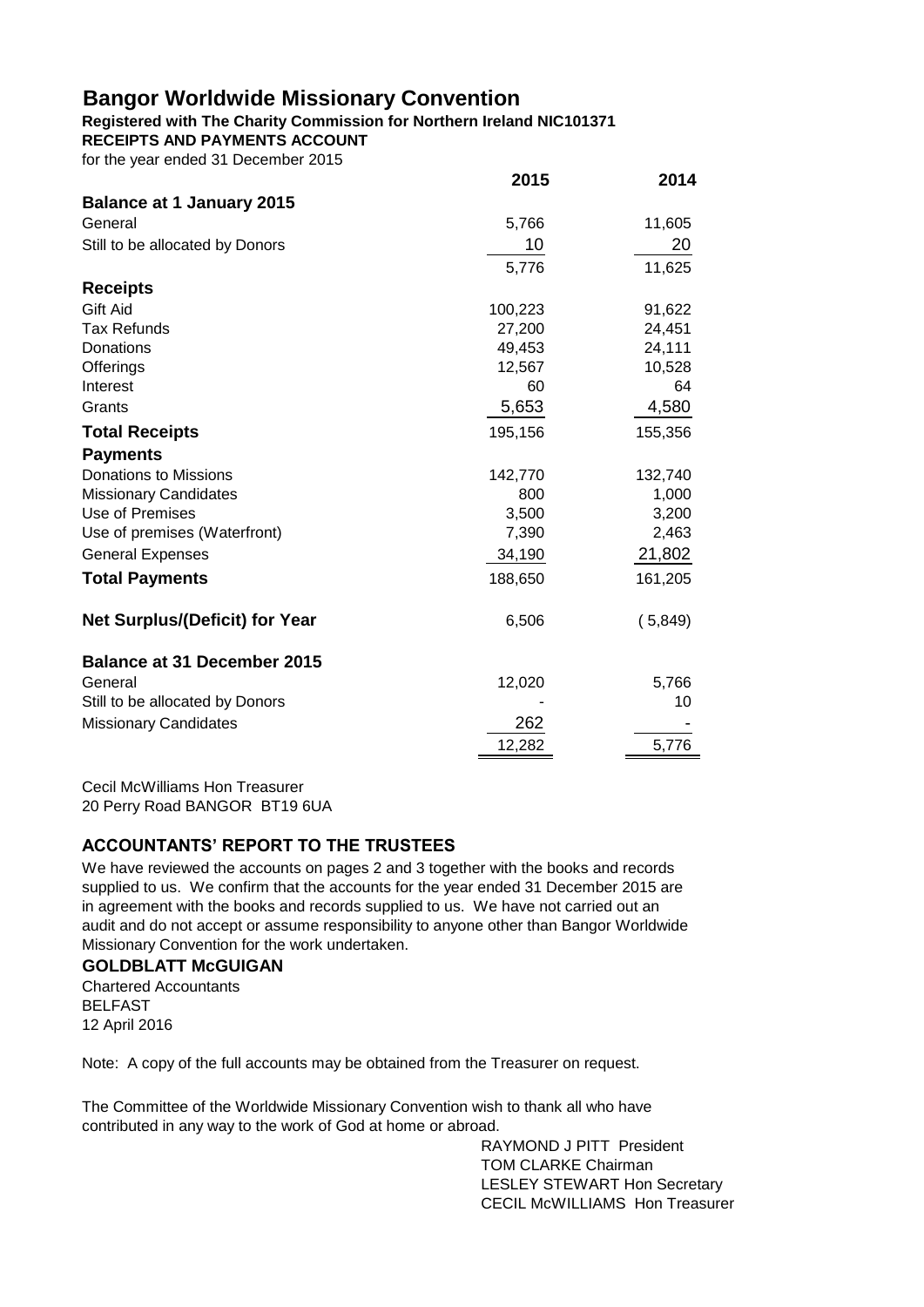## **Registered with The Charity Commission for Northern Ireland NIC101371**

**RECEIPTS AND PAYMENTS ACCOUNT**

for the year ended 31 December 2014

|                                       | 2014    | 2013      |
|---------------------------------------|---------|-----------|
| Balance at 1 January 2014             |         |           |
| General                               | 11,605  | 29,078    |
| Still to be allocated by Donors       | 20      | 675       |
|                                       | 11,625  | 29,753    |
| Receipts                              |         |           |
| Gift Aid                              | 91,622  | 101,713   |
| <b>Tax Refunds</b>                    | 24,451  | 26,535    |
| Donations                             | 24,111  | 21,836    |
| Offerings                             | 10,528  | 14,279    |
| Interest                              | 64      | 78        |
| Grants                                | 4,580   | 7,269     |
| <b>Total Receipts</b>                 | 155,356 | 171,710   |
| Payments                              |         |           |
| <b>Donations to Missions</b>          | 132,740 | 153,580   |
| <b>Missionary Candidates</b>          | 1,000   | 1,800     |
| Use of Premises                       | 3,200   | 3,500     |
| Use of premises (Waterfront)          | 2,463   |           |
| <b>General Expenses</b>               | 21,802  | 30,958    |
| <b>Total Payments</b>                 | 161,205 | 189,838   |
| <b>Net (Deficit)/Surplus for Year</b> | (5,849) | (18, 128) |
| <b>Balance at 31 December 2014</b>    |         |           |
| General                               | 5,766   | 11,605    |
| Still to be allocated by Donors       | 10      | 20        |
|                                       | 5,776   | 11,625    |

Cecil McWilliams Hon Treasurer 20 Perry Road BANGOR BT19 6UA

#### **ACCOUNTANTS' REPORT TO THE TRUSTEES**

We have reviewed the accounts on pages 2 and 3 together with the books and records supplied to us. We confirm that the accounts for the year ended 31 December 2014 are in agreement with the books and records supplied to us. We have not carried out an audit and do not accept or assume responsibility to anyone other than Bangor Worldwide Missionary Convention for the work undertaken.

### **GOLDBLATT McGUIGAN**

Chartered Accountants BELFAST 20 April 2015

Note: A copy of the full accounts may be obtained from the Treasurer on request.

The Committee of the Worldwide Missionary Convention wish to thank all who have contributed in any way to the work of God at home or abroad.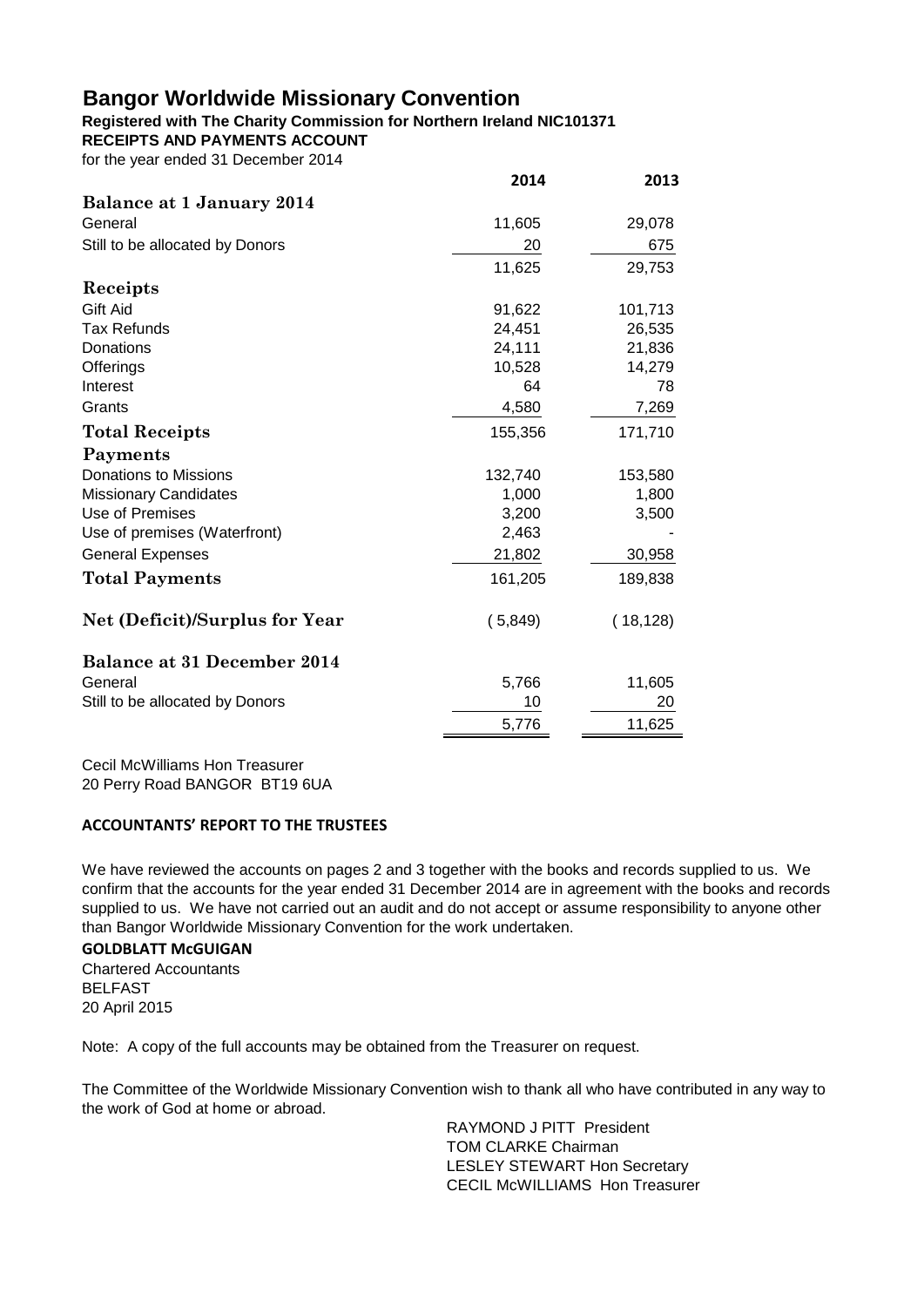#### **RECEIPTS AND PAYMENTS ACCOUNT**

for the year ended 31 December 2013

|                                       | 2013      | 2012    |
|---------------------------------------|-----------|---------|
| Balance at 1 January 2013             |           |         |
| General                               | 29,078    | 9,953   |
| <b>Missionary Candidates</b>          | 675       | 653     |
| Still to be allocated by Donors       |           | 82      |
|                                       | 29,753    | 10,688  |
| Receipts                              |           |         |
| Gift Aid                              | 101,713   | 91,708  |
| <b>Tax Refunds</b>                    | 26,535    | 23,598  |
| Donations                             | 21,836    | 31,005  |
| Offerings                             | 14,279    | 11,111  |
| Interest                              | 78        | 105     |
| Grants                                | 7,269     | 6,380   |
| Legacies                              |           | 21,098  |
| <b>Total Receipts</b>                 | 171,710   | 185,005 |
| Payments                              |           |         |
| <b>Donations to Missions</b>          | 153,580   | 144,398 |
| <b>Missionary Candidates</b>          | 1,800     | 2,525   |
| Use of Premises                       | 3,500     | 2,800   |
| <b>General Expenses</b>               | 30,958    | 16,217  |
| <b>Total Payments</b>                 | 189,838   | 165,940 |
| <b>Net (Deficit)/Surplus for Year</b> | (18, 128) | 19,065  |
| <b>Balance at 31 December 2013</b>    |           |         |
| General                               | 11,605    | 29,078  |
| Still to be allocated by Donors       | 20        | 675     |
|                                       | 11,625    | 29,753  |
|                                       |           |         |

Cecil McWilliams Hon Treasurer 20 Perry Road BANGOR BT19 6UA

#### ACCOUNTANTS' REPORT TO THE TRUSTEES

We have reviewed the accounts on pages 2 and 3 together with the books and records supplied to us. We confirm that the accounts for the year ended 31 December 2013 are in agreement with the books and records supplied to us. We have not carried out an audit and do not accept or assume responsibility to anyone other than Bangor Worldwide Missionary Convention for the work undertaken.

**GOLDBLATT McGUIGAN** Chartered Accountants BELFAST 27 March 2014

Note: A copy of the full accounts may be obtained from the Treasurer on request.

The Committee of the Worldwide Missionary Convention wish to thank all who have contributed in any way to the work of God at home or abroad.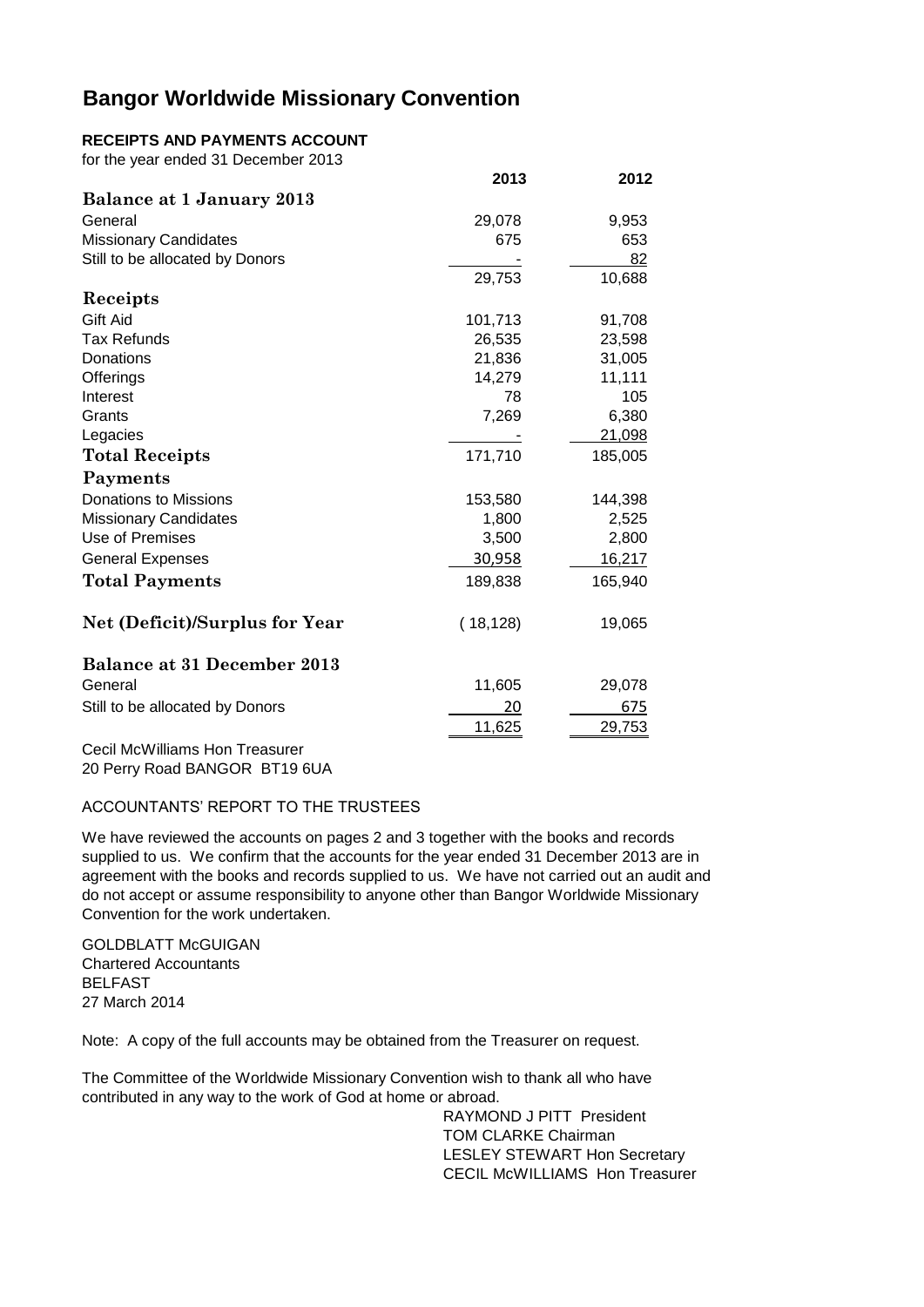### **RECEIPTS AND PAYMENTS ACCOUNT**

for the year ended 31 December 2012

|                                       | 2012    | 2011    |
|---------------------------------------|---------|---------|
| Balance at 1 January 2012             |         |         |
| General                               | 9,953   | 1,638   |
| <b>Missionary Candidates</b>          | 653     |         |
| Still to be allocated by Donors       | 82      | 10      |
|                                       | 10,688  | 1,648   |
| Receipts                              |         |         |
| Gift Aid                              | 91,708  | 100,390 |
| <b>Tax Refunds</b>                    | 23,598  | 25,490  |
| Donations                             | 31,005  | 44,085  |
| Offerings                             | 11,111  | 10,300  |
| Interest                              | 105     | 61      |
| Grants                                | 6,380   | 6,668   |
| Legacies                              | 21,098  |         |
| <b>Total Receipts</b>                 | 185,005 | 186,994 |
| Payments                              |         |         |
| <b>Donations to Missions</b>          | 144,398 | 146,848 |
| <b>Missionary Candidates</b>          | 2,525   | 1,150   |
| Use of Premises                       | 2,800   | 2,600   |
| <b>General Expenses</b>               | 16,217  | 27,356  |
| <b>Total Payments</b>                 | 165,940 | 177,954 |
| <b>Net (Deficit)/Surplus for Year</b> | 19,065  | 9,040   |
| <b>Balance at 31 December 2012</b>    |         |         |
| General                               | 29,078  | 9,953   |
| Still to be allocated by Donors       | 675     | 653     |
| <b>Missionary Candidates</b>          |         | 82      |
|                                       | 29,753  | 10,688  |

Cecil McWilliams Hon Treasurer 20 Perry Road BANGOR BT19 6UA

#### ACCOUNTANTS' REPORT TO THE TRUSTEES

We have reviewed the accounts on pages 2 and 3 together with the books and records supplied to us. that the accounts for the year ended 31 December 2012 are in agreement with the books and records us. We have not carried out an audit and do not accept or assume responsibility to anyone other than Worldwide Missionary Convention for the work undertaken.

**GOLDBLATT McGUIGAN** Chartered Accountants BELFAST 27 March 2013

Note: A copy of the full accounts may be obtained from the Treasurer on request.

The Committee of the Worldwide Missionary Convention wish to thank all who have contributed in any work of God at home or abroad.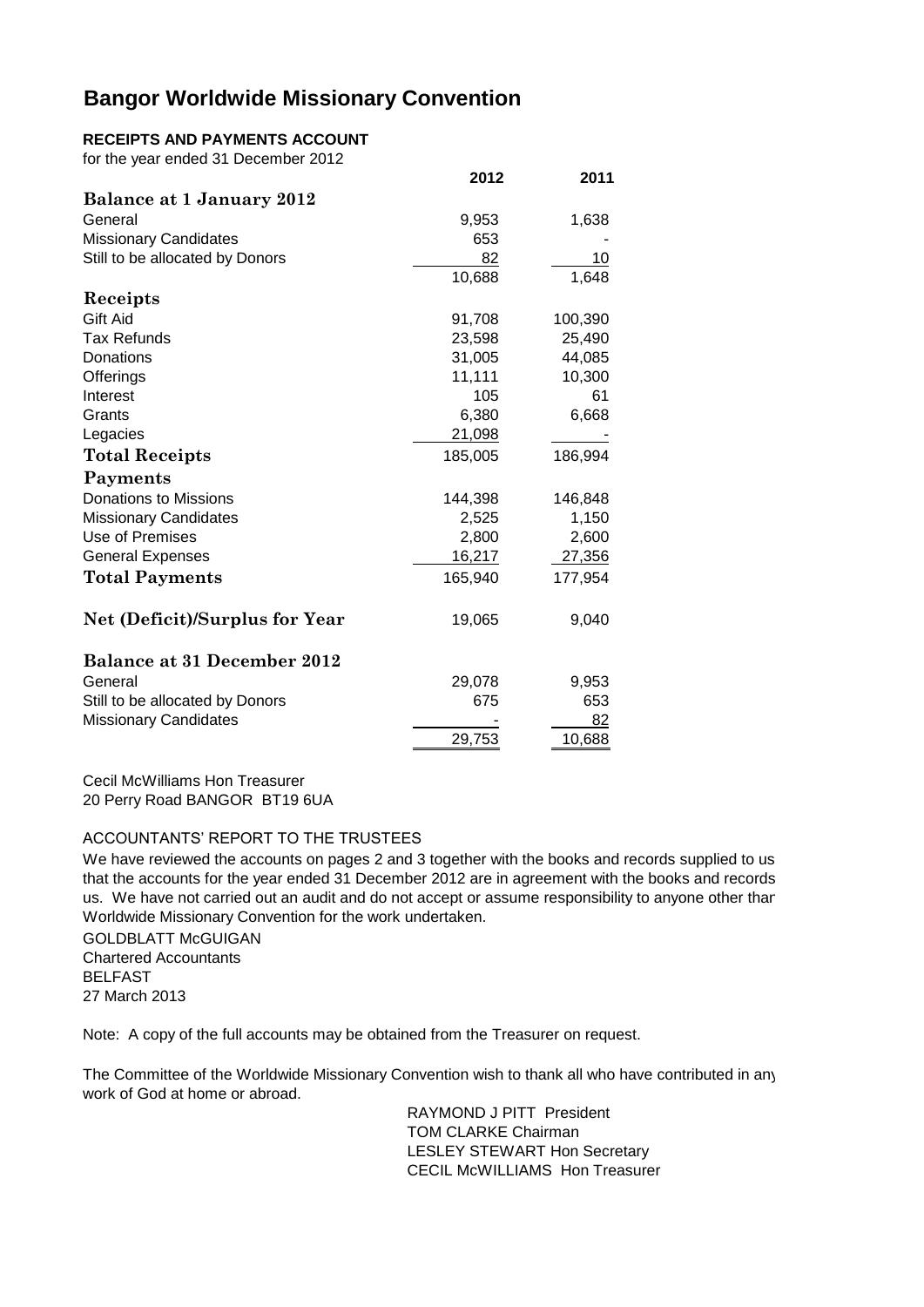. We confirm that the countries<br>
31 Supplied to<br>
31 Bangor

us. We have not carried out and do not all than and do not accept of the summer responsibility to any  $\mathbb{R}$ 

 $\prime$  way to the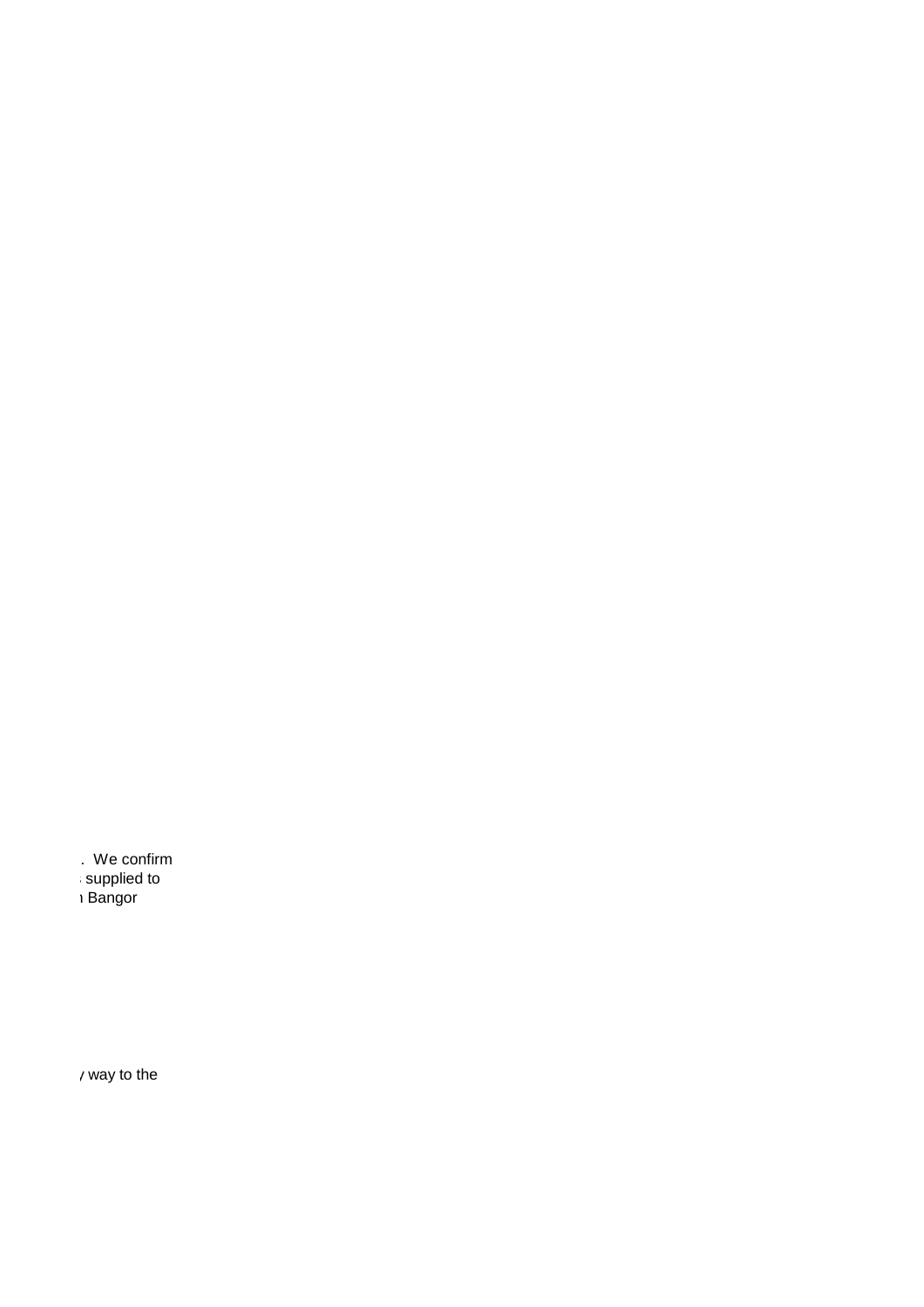#### **RECEIPTS AND PAYMENTS ACCOUNT**

| for the year ended 31 December 2011   |         |               |
|---------------------------------------|---------|---------------|
|                                       | 2011    | 2010          |
| Balance at 1 January 2011             |         |               |
| General                               | 1,638   | 2,573         |
| Still to be allocated by Donors       | 10      | 6,573         |
|                                       | 1,648   | 9,146         |
| Receipts                              |         |               |
| Gift Aid                              | 100,390 | 99,600        |
| <b>Tax Refunds</b>                    | 25,490  | 27,924        |
| Donations                             | 44,085  | 17,274        |
| Offerings                             | 10,300  | 11,798        |
| Interest                              | 61      | 71            |
| <b>Grants and Legacies</b>            | 6,668   | 19,277        |
| <b>Total Receipts</b>                 | 186,994 | 175,944       |
| Payments                              |         |               |
| <b>Donations to Missions</b>          | 146,848 | 164,215       |
| <b>Missionary Candidates</b>          | 1,150   | 1,150         |
| Use of Premises                       | 2,600   | 2,500         |
| <b>General Expenses</b>               | 27,356  | <u>15,577</u> |
| <b>Total Payments</b>                 | 177,955 | 183,442       |
| <b>Net (Deficit)/Surplus for Year</b> | 9,039   | (7,499)       |
| <b>Balance at 31 December 2011</b>    |         |               |
| General                               | 9,953   | 1,638         |
| Still to be allocated by Donors       | 653     | 10            |
| <b>Missionary Candidates</b>          | 82      |               |
|                                       | 10,688  | 1,648         |

Cecil McWilliams Hon Treasurer 20 Perry Road BANGOR BT19 6UA

ACCOUNTANTS' REPORT TO THE TRUSTEES

GOLDBLATT McGUIGAN We have reviewed the accounts on pages 2 and 3 together with the books and records supplied to us. We confirm that the accounts for the year ended 31 December 2011 are in agreement with the books and records supplied to us. We have not carried out an audit and do not accept or assume responsibility to anyone other than Bangor Worldwide Missionary Convention for the work undertaken.

Chartered Accountants BELFAST 5 April 2012

Note: A copy of the full accounts may be obtained from the Treasurer on request.

The Committee of the Worldwide Missionary Convention wish to thank all who have contributed in any way (including those who contributed through the Newcastle Convention) to the work of God at home or abroad.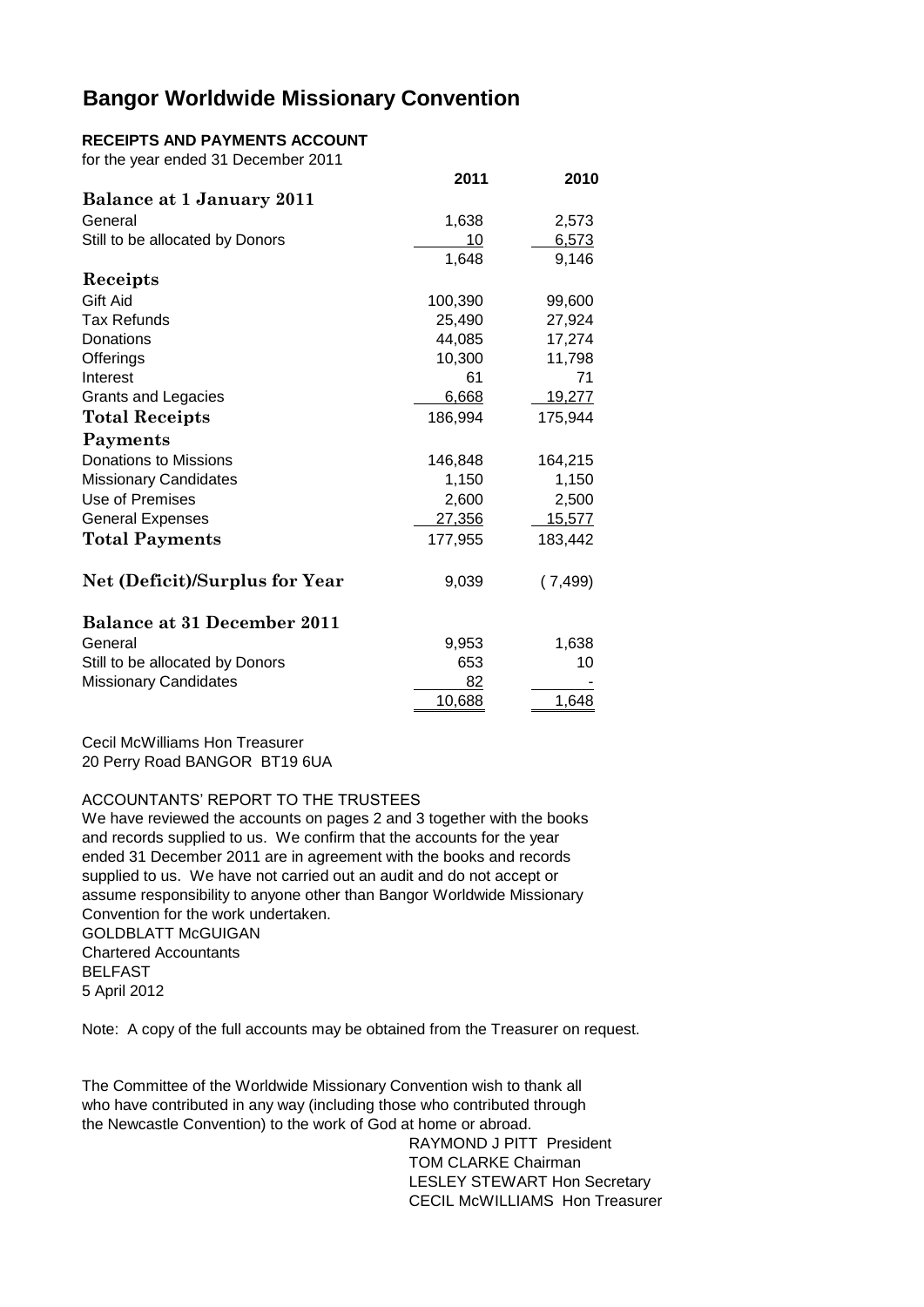### **RECEIPTS AND PAYMENTS ACCOUNT**

for the year ended 31 December 2010

|                                       | 2010          | 2009    |
|---------------------------------------|---------------|---------|
| Balance at 1 January 2010             |               |         |
| General                               | 2,573         | 2,326   |
| Still to be allocated by Donors       | 6,573         | 7,556   |
|                                       | 9,146         | 9,882   |
| Receipts                              |               |         |
| Gift Aid                              | 99,600        | 100,209 |
| <b>Tax Refunds</b>                    | 27,924        | 27,388  |
| Donations                             | 17,274        | 21,502  |
| Offerings                             | 11,798        | 12,224  |
| Interest                              | 71            | 86      |
| <b>Grants and Legacies</b>            | <u>19,277</u> | 3,176   |
| <b>Total Receipts</b>                 | 175,944       | 164,586 |
| Payments                              |               |         |
| <b>Donations to Missions</b>          | 164,215       | 153,180 |
| <b>Missionary Candidates</b>          | 1,150         | 1,150   |
| Hospitality                           |               | 686     |
| Use of Premises                       | 2,500         | 2,400   |
| <b>General Expenses</b>               | 15,577        | 7,906   |
| <b>Total Payments</b>                 | 183,442       | 165,322 |
| <b>Net (Deficit)/Surplus for Year</b> | (7, 499)      | (736)   |
| <b>Balance at 31 December 2010</b>    |               |         |
| General                               | 1,638         | 2,573   |
| Still to be allocated by Donors       | 10            | 6,573   |
|                                       | 1,648         | 9,146   |

Cecil McWilliams Hon Treasurer 20 Perry Road BANGOR BT19 6UA

#### ACCOUNTANTS' REPORT TO THE TRUSTEES

We have reviewed the accounts on pages 2 and 3 together with the books and records supplied to us. We confirm that the accounts for the year ended 31 December 2010 are in agreement with the books and records supplied to us. We have not carried out an audit and do not accept or assume responsibility to anyone other than Bangor Worldwide Missionary Convention for the work undertaken.

GOLDBLATT McGUIGAN Chartered Accountants BELFAST 1 April 2011

Note: A copy of the full accounts may be obtained from the Treasurer on request.

The Committee of the Worldwide Missionary Convention wish to thank all who have contributed in any way (including those who contributed through the Newcastle Convention) to the work of God at home or abroad.

> **RAYMOND J PITT** President **TOM CLARKE** Chairman **CECIL McWILLIAMS** Hon Treasurer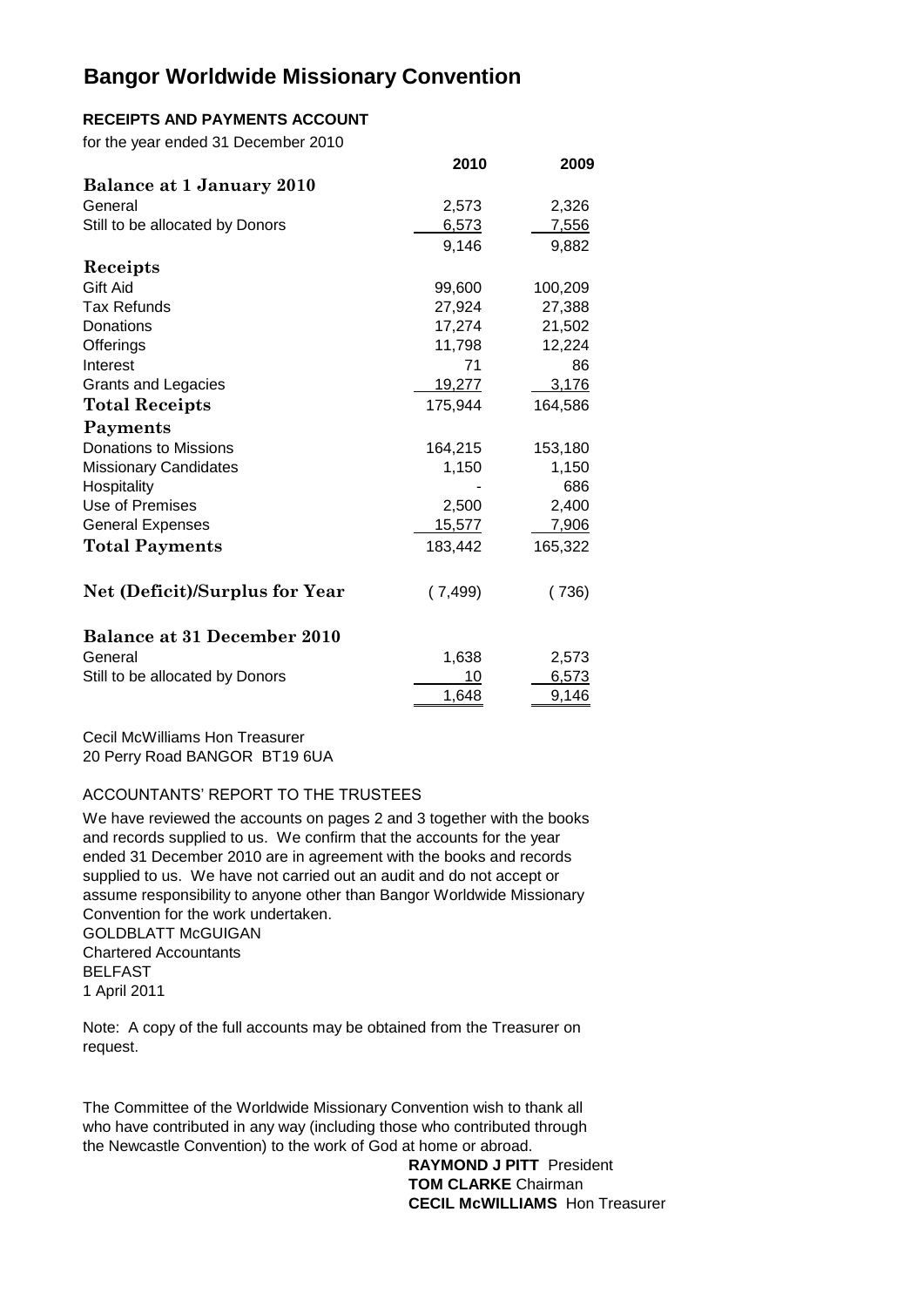### **RECEIPTS AND PAYMENTS ACCOUNT**

for the year ended 31 December 2009

|                                    | 2009    | 2008         |
|------------------------------------|---------|--------------|
| Balance at 1 January 2009          |         |              |
| General                            | 2,326   | 294          |
| Still to be allocated by Donors    | 7,556   | 3,808        |
|                                    | 9,882   | 4,102        |
| Receipts                           |         |              |
| <b>Gift Aid</b>                    | 100,209 | 107,146      |
| <b>Tax Refunds</b>                 | 27,388  | 31,366       |
| Donations                          | 21,502  | 17,375       |
| Offerings                          | 12,224  | 9,124        |
| Interest                           | 86      | 1,436        |
| Grants                             | 3,176   |              |
| <b>Total Receipts</b>              | 164,586 | 166,447      |
| Payments                           |         |              |
| <b>Donations to Missions</b>       | 153,180 | 144,874      |
| <b>Missionary Candidates</b>       | 1,150   | 1,240        |
| Hospitality                        | 686     | 414          |
| Use of Premises                    | 2,400   | 2,300        |
| <b>General Expenses</b>            | 7,906   | 11,839       |
| <b>Total Payments</b>              | 165,322 | 160,667      |
| Net (Deficit)/Surplus for Year     | (736)   | 5,780        |
| <b>Balance at 31 December 2009</b> |         |              |
| General                            | 2,573   | 2,326        |
| Still to be allocated by Donors    | 6,573   | <u>7,556</u> |
|                                    | 9,146   | 9,882        |

Cecil McWilliams Hon Treasurer 20 Perry Road BANGOR BT19 6UA

#### ACCOUNTANTS' REPORT TO THE TRUSTEES

We have reviewed the accounts on pages 2 and 3 together with the books and records supplied to us. We confirm that the accounts for the year ended 31 December 2009 are in agreement with the books and records supplied to us. We have not carried out an audit and do not accept or assume responsibility to anyone other than Bangor Worldwide Missionary Convention for the work undertaken.

**GOLDBLATT McGUIGAN** Chartered Accountants BELFAST 15 March 2010

Note: A copy of the full accounts may be obtained from the Treasurer on request.

The Committee of the Worldwide Missionary Convention wish to thank all who have contributed in any way (including those who contributed through the Newcastle Convention) to the work of God at home or abroad.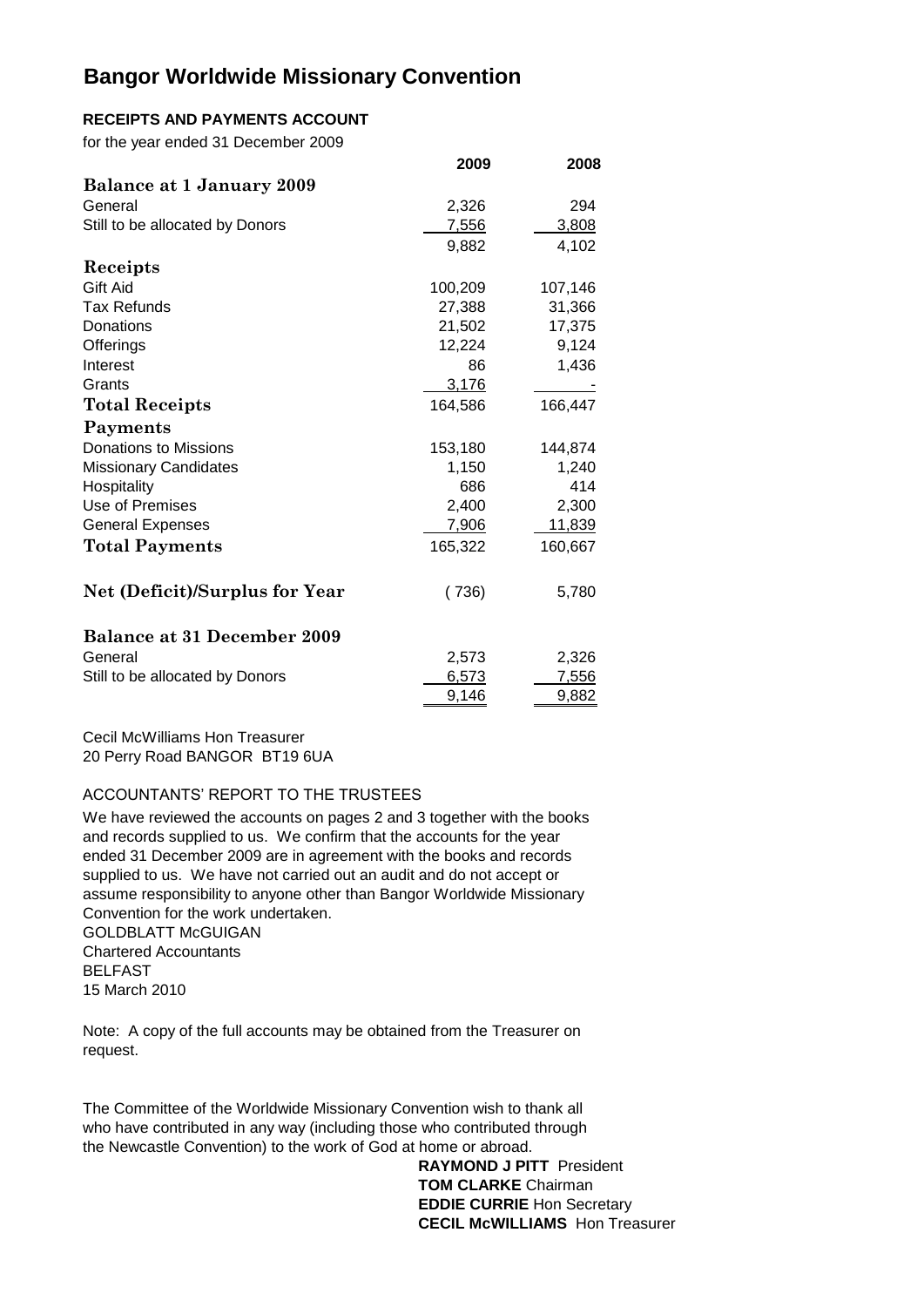### **RECEIPTS AND PAYMENTS ACCOUNT**

for the year ended 31 December 2008

|                                       | 2008    | 2007    |
|---------------------------------------|---------|---------|
| Balance at 1 January 2008             |         |         |
| General                               | 294     | 280     |
| <b>Missionary Candidates</b>          |         | 55      |
| <b>Missionary Hospitality</b>         |         | 31      |
| Still to be allocated by Donors       | 3,808   | 3,526   |
|                                       | 4,102   | 3,892   |
| Receipts                              |         |         |
| Gift Aid                              | 107,146 | 108,823 |
| <b>Tax Refunds</b>                    | 31,366  | 31,308  |
| Donations                             | 17,375  | 23,868  |
| Offerings                             | 9,124   | 9,296   |
| Interest                              | 1,436   | 890     |
| <b>Total Receipts</b>                 | 166,447 | 174,186 |
| Payments                              |         |         |
| <b>Donations to Missions</b>          | 144,874 | 163,375 |
| <b>Missionary Candidates</b>          | 1,240   | 950     |
| Hospitality                           | 414     | 462     |
| Use of Premises                       | 2,300   | 2,200   |
| <b>General Expenses</b>               | 11,839  | 6,989   |
| <b>Total Payments</b>                 | 160,667 | 173,976 |
| <b>Net (Deficit)/Surplus for Year</b> | 5,780   | 210     |
| <b>Balance at 31 December 2008</b>    |         |         |
| General                               | 2,326   | 294     |
| Still to be allocated by Donors       | 7,556   | 3,808   |
|                                       | 9,882   | 4,102   |

Cecil McWilliams Hon Treasurer 20 Perry Road BANGOR BT19 6UA

### ACCOUNTANTS' REPORT TO THE TRUSTEES

GOLDBLATT McGUIGAN Chartered Accountants BELFAST We have reviewed the accounts on pages 2 and 3 together with the books and records supplied to us. We confirm that the accounts for the year ended 31 December 2008 are in agreement with the books and records supplied to us.

Note: A copy of the full accounts may be obtained from the Treasurer on request.

The Committee of the Worldwide Missionary Convention wish to thank all who have contributed in any way (including those who contributed through the Newcastle Convention) to the work of God at home or abroad.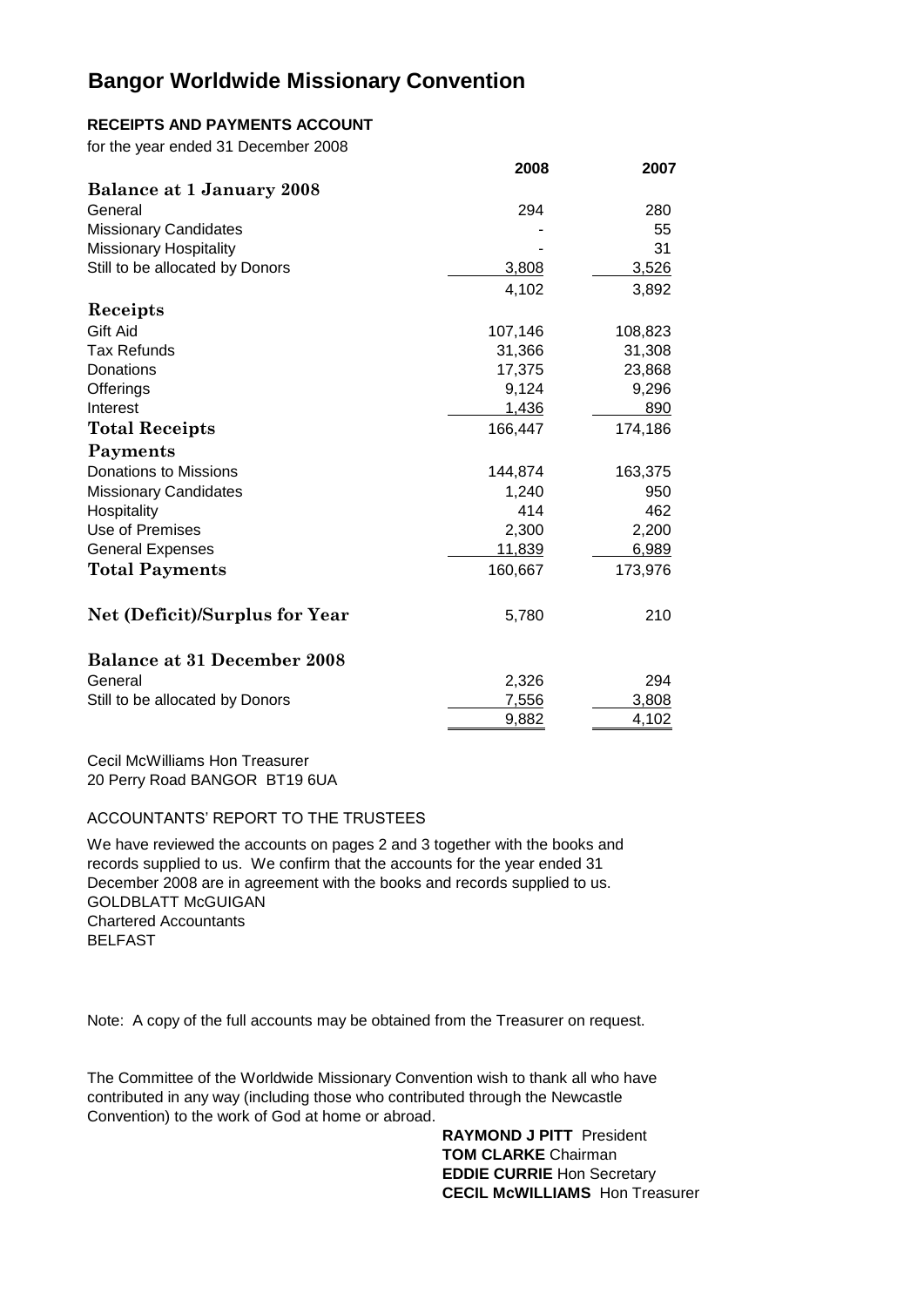## **RECEIPTS AND PAYMENTS ACCOUNT**

for the year ended 31 December 2007

|                                       | 2007    | 2006     |
|---------------------------------------|---------|----------|
| Balance at 1 January 2007             |         |          |
| General                               | 280     | 974      |
| <b>Missionary Candidates</b>          | 55      |          |
| <b>Missionary Hospitality</b>         | 31      | 219      |
| Still to be allocated by Donors       | 3,526   | 3,868    |
|                                       | 3,892   | 5,061    |
| Receipts                              |         |          |
| Gift Aid                              | 108,823 | 125,671  |
| <b>Tax Refunds</b>                    | 31,308  | 35,914   |
| Donations                             | 23,868  | 11,548   |
| Offerings                             | 9,296   | 10,017   |
| Interest                              | 890     | 1,185    |
| Legacies                              |         | 2,655    |
| <b>Total Receipts</b>                 | 174,186 | 186,990  |
| Payments                              |         |          |
| <b>Donations to Missions</b>          | 163,375 | 178,190  |
| <b>Missionary Candidates</b>          | 950     | 1,310    |
| Hospitality                           | 462     | 312      |
| Use of Premises                       | 2,200   | 2,100    |
| <b>General Expenses</b>               | 6,989   | 6,247    |
| <b>Total Payments</b>                 | 173,976 | 188,159  |
| <b>Net (Deficit)/Surplus for Year</b> | 210     | (1, 169) |
| <b>Balance at 31 December 2007</b>    |         |          |
| General                               | 294     | 280      |
| <b>Missionary Candidates</b>          |         | 55       |
| Missionary Hospitality                |         | 31       |
| Still to be allocated by Donors       | 3,808   | 3,526    |
|                                       | 4,102   | 3,892    |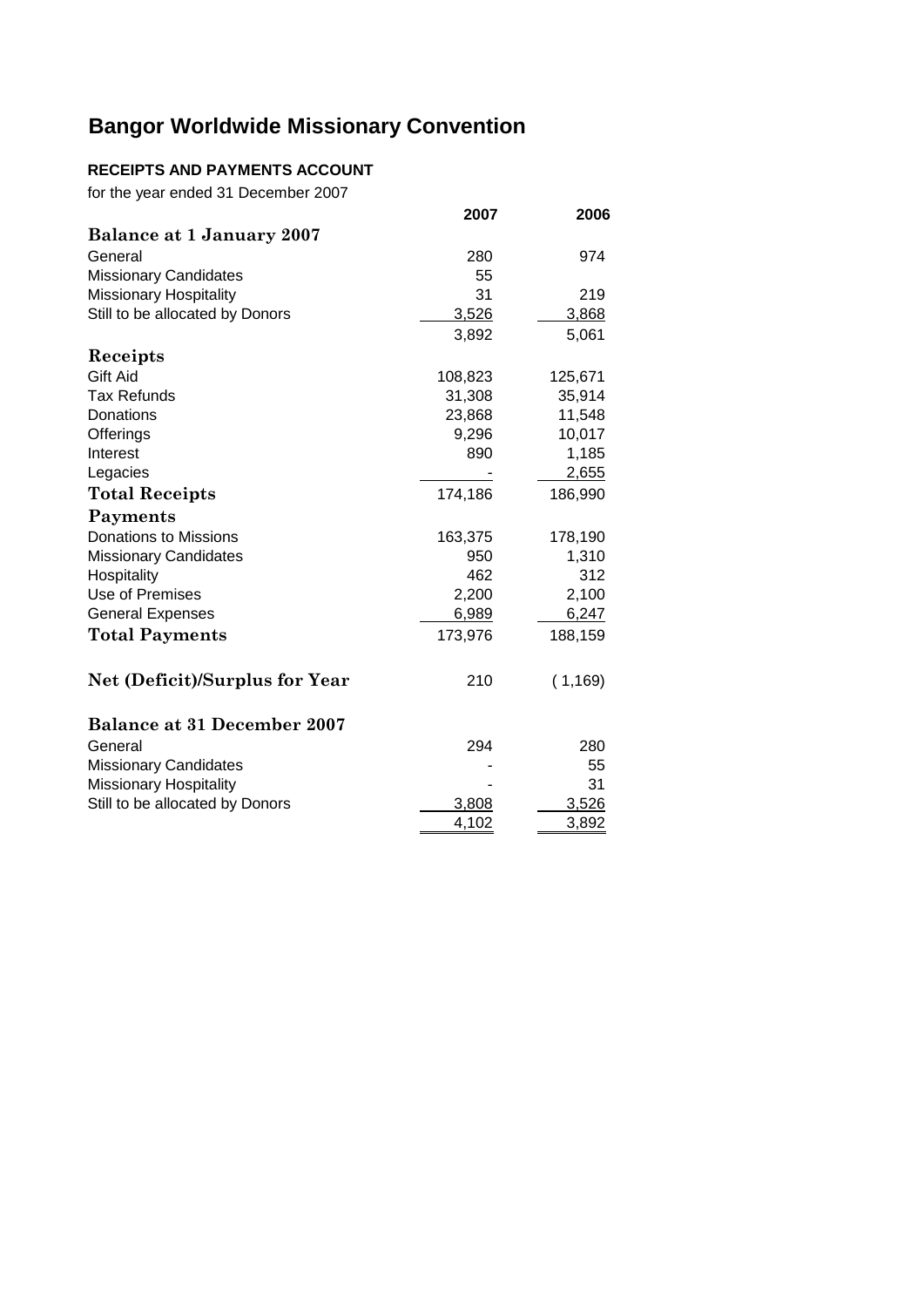### **RECEIPTS AND PAYMENTS ACCOUNT**

for the year ended 31 December 2006

|                                    | 2006     | 2005    |
|------------------------------------|----------|---------|
| Balance at 1 January 2006          |          |         |
| General                            | 974      | 263     |
| <b>Missionary Hospitality</b>      | 219      |         |
| Still to be allocated by Donors    | 3,868    | 3,017   |
|                                    | 5,061    | 3,281   |
| Receipts                           |          |         |
| Gift Aid                           | 125,671  | 106,876 |
| <b>Tax Refunds</b>                 | 35,914   | 29,645  |
| Donations                          | 11,548   | 17,220  |
| Offerings                          | 10,017   | 9,088   |
| Interest                           | 1,185    | 685     |
| Legacies                           | 2,655    | 600     |
| <b>Total Receipts</b>              | 186,990  | 164,114 |
| Payments                           |          |         |
| <b>Donations to Missions</b>       | 178,190  | 153,565 |
| <b>Missionary Candidates</b>       | 1,310    | 900     |
| Hospitality                        | 312      | 424     |
| Use of Premises                    | 2,100    | 2,000   |
| <b>General Expenses</b>            | 6,247    | 5,445   |
| <b>Total Payments</b>              | 188,159  | 162,334 |
| Net (Deficit)/Surplus for Year     | (1, 169) | 1,780   |
| <b>Balance at 31 December 2006</b> |          |         |
| General                            | 280      | 974     |
| <b>Missionary Candidates</b>       | 55       |         |
| Missionary Hospitality             | 31       | 219     |
| Still to be allocated by Donors    | 3,526    | 3,868   |
|                                    | 3,892    | 5,061   |

**22 June 2007**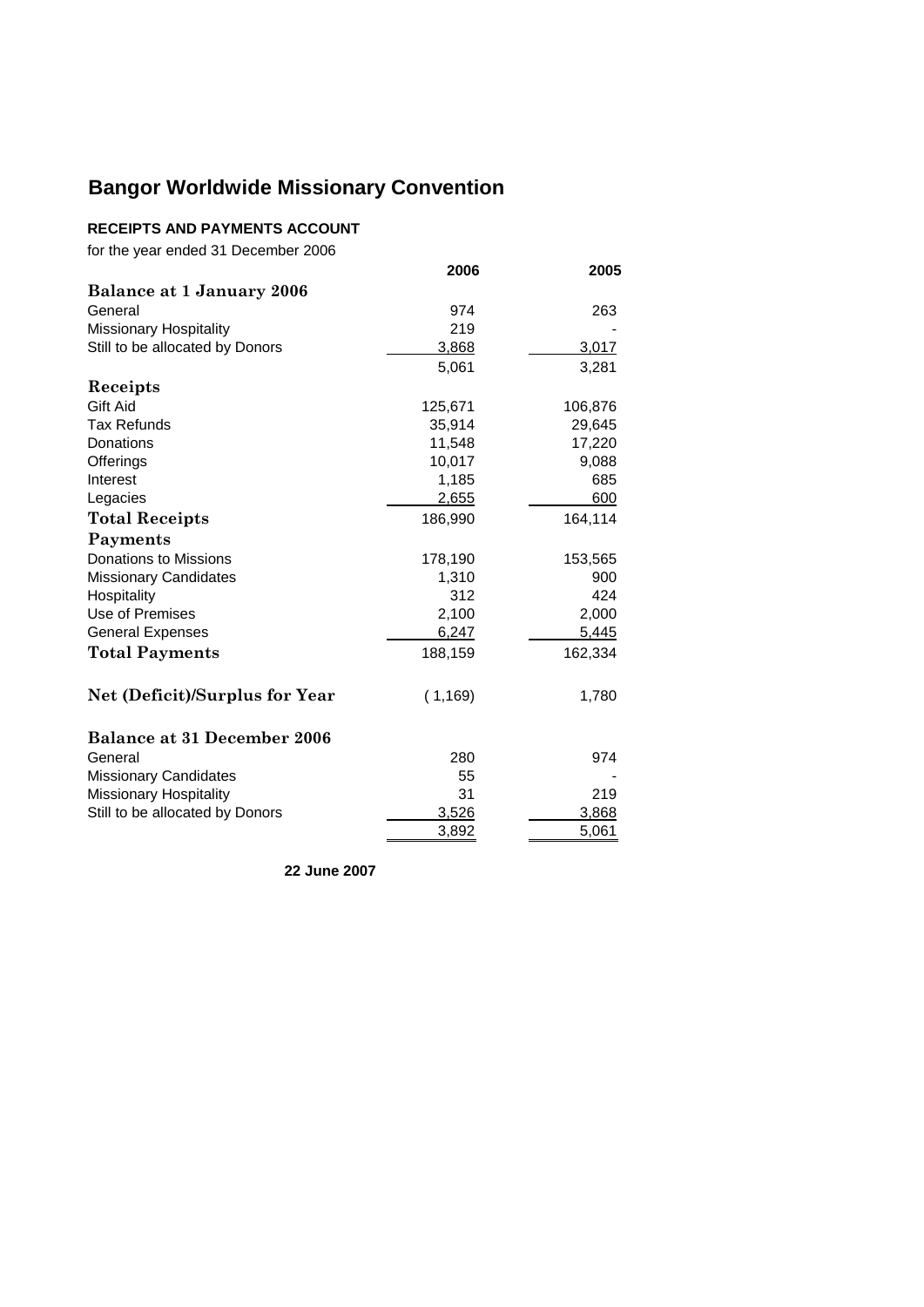## **RECEIPTS AND PAYMENTS ACCOUNT**

for the year ended 31 December 2005

|                                       | 2005    | 2004    |
|---------------------------------------|---------|---------|
|                                       | £       | £       |
| Balance at 1 January 2005             |         |         |
| General                               | 263     | 904     |
| Still to be allocated by donors       |         | 3,973   |
| <b>Missionary Candidates</b>          |         | 150     |
| <b>Missionary Hospitality</b>         | 3,017   | 70      |
|                                       | 3,280   | 5,097   |
| Receipts                              |         |         |
| Gift Aid                              | 106,876 | 104,783 |
| <b>Tax Refunds</b>                    | 29,645  | 30,333  |
| Donations                             | 17,220  | 13,761  |
| Offerings                             | 9,088   | 16,976  |
| Interest                              | 685     | 885     |
| Legacies                              | 600     |         |
| <b>Total Receipts</b>                 | 164,114 | 166,738 |
| Payments                              |         |         |
| <b>Donations to Missions</b>          | 153,565 | 157,321 |
| <b>Missionary Candidates</b>          | 900     | 1,500   |
| Hospitality                           | 424     | 628     |
| Use of Premises                       | 2,000   | 2,000   |
| <b>General Expenses</b>               | 5,445   | 7,106   |
| <b>Total Payments</b>                 | 162,334 | 168,555 |
| <b>Net (Deficit)/Surplus for Year</b> | 1,780   | (1,817) |
| <b>Balance at 31 December 2005</b>    |         |         |
| General                               | 974     | 263     |
| <b>Missionary Hospitality</b>         | 219     |         |
| Still to be allocated by Donors       | 3,868   | 3,017   |
|                                       | 5,061   | 3,280   |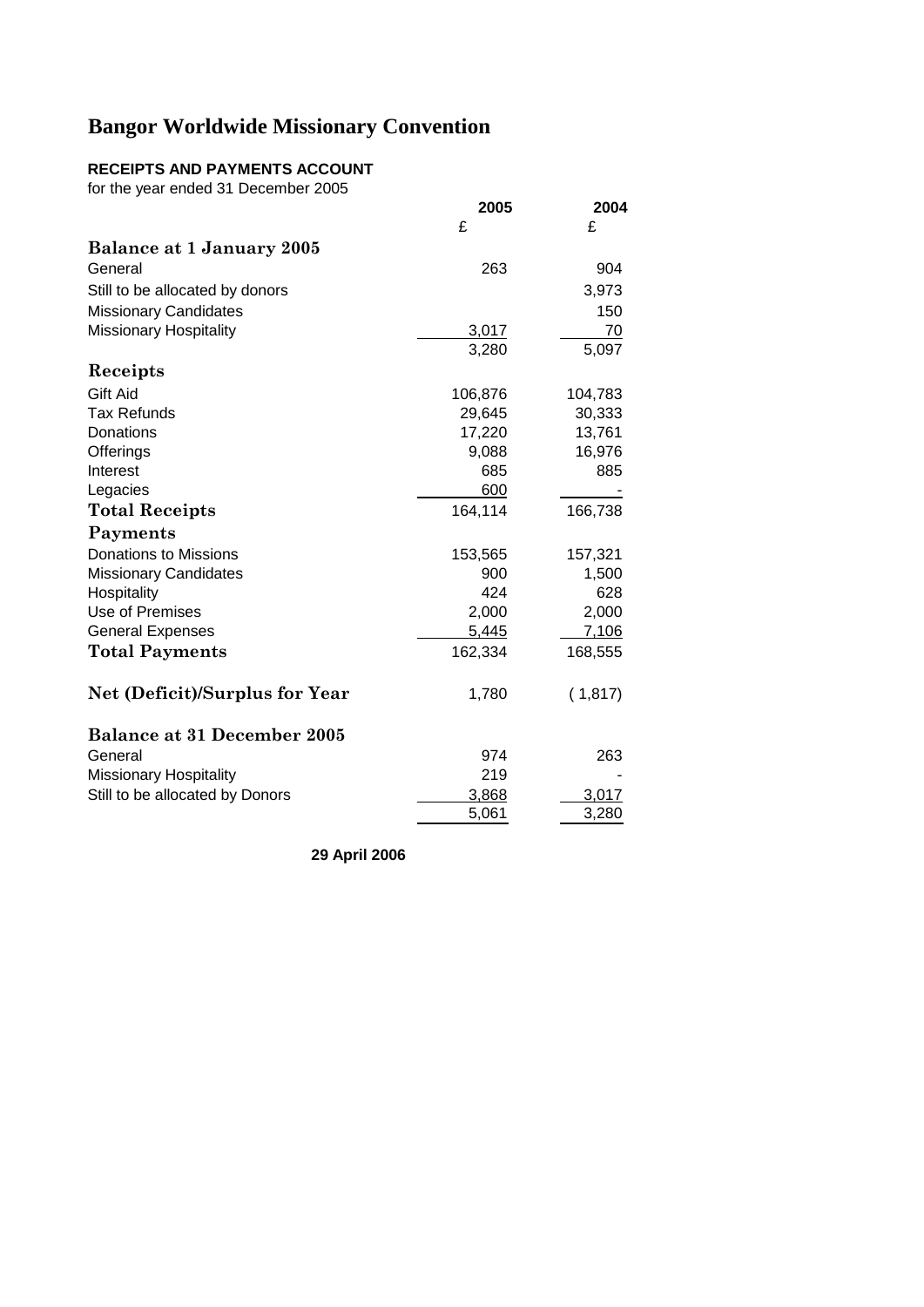### **RECEIPTS AND PAYMENTS ACCOUNT**

for the year ended 31 December 2004

|                                       | 2004    | 2003    |
|---------------------------------------|---------|---------|
|                                       | £       | £       |
| Balance at 1 January 2004             |         |         |
| General                               | 904     | 805     |
| Still to be allocated by donors       | 3,973   | 2,645   |
| <b>Missionary Candidates</b>          | 150     |         |
| Missionary Hospitality                | 70      |         |
|                                       | 5,097   | 3,450   |
| Receipts                              |         |         |
| Gift Aid                              | 104,783 | 109,386 |
| Tax Refunds                           | 30,333  | 29,529  |
| Donations                             | 13,761  | 13,329  |
| Offerings                             | 16,976  | 9,255   |
| Interest                              | 885     | 572     |
| <b>Total Receipts</b>                 | 166,738 | 162,071 |
| Payments                              |         |         |
| <b>Donations to Missions</b>          | 157,321 | 150,745 |
| <b>Missionary Candidates</b>          | 1,500   | 900     |
| Hospitality                           | 628     | 648     |
| Use of Premises                       | 2,000   | 1,900   |
| <b>General Expenses</b>               | 7,106   | 6,231   |
| <b>Total Payments</b>                 | 168,555 | 160,424 |
| <b>Net (Deficit)/Surplus for Year</b> | (1,817) | 1,647   |
| <b>Balance at 31 December 2004</b>    |         |         |
| General                               | 263     | 904     |
| Still to be allocated by Donors       | 3,017   | 3,973   |
| <b>Missionary Candidates</b>          |         | 150     |
| <b>Missionary Hospitality</b>         |         | 70      |
|                                       | 3,280   | 5,097   |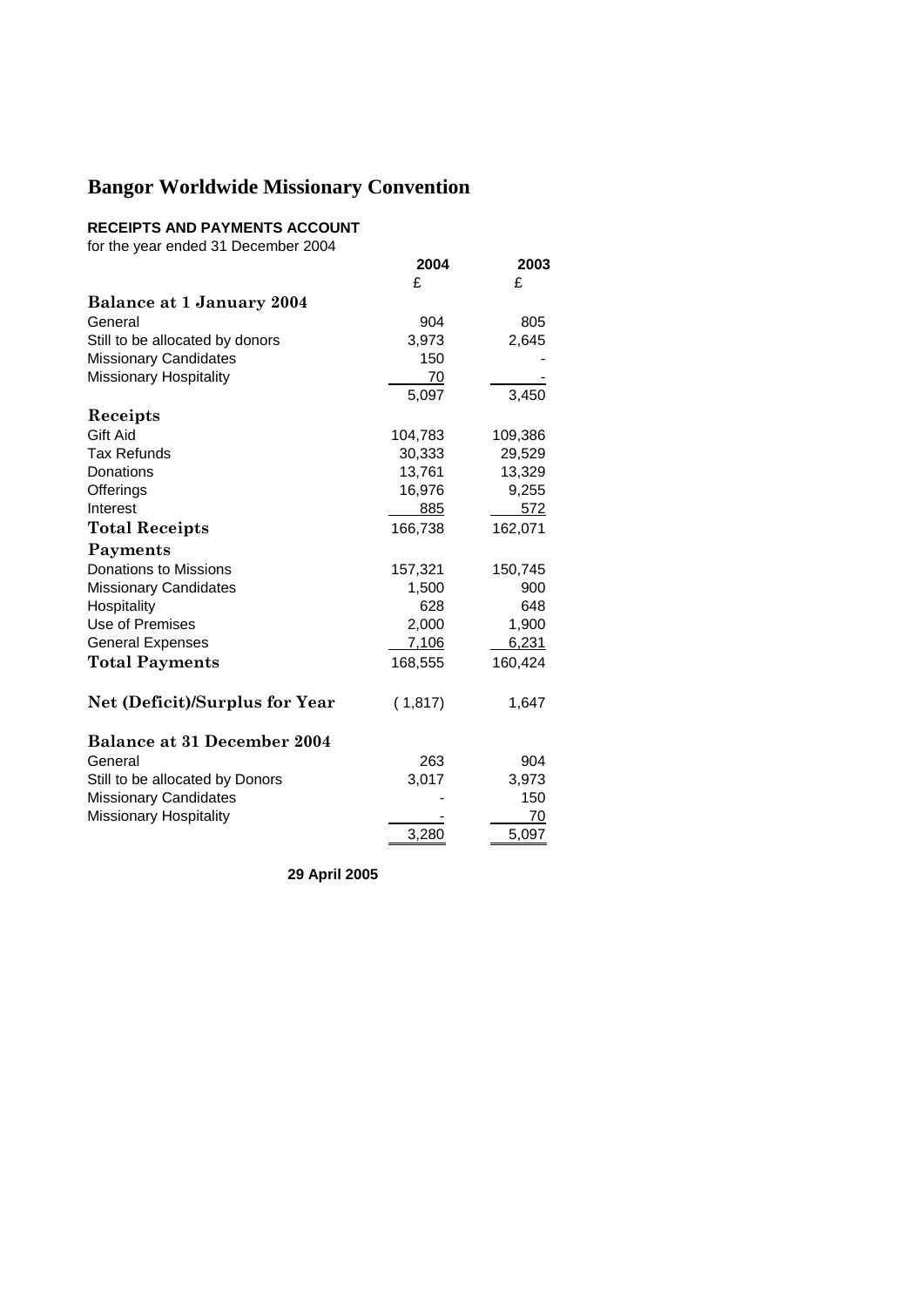### **RECEIPTS AND PAYMENTS ACCOUNT**

for the year ended 31 December 2003

|                                       | 2003    | 2002    |
|---------------------------------------|---------|---------|
|                                       | £       | £       |
| Balance at 1 January 2003             |         |         |
| General                               | 805     | 749     |
| Still to be allocated by donors       | 2,645   | 1,499   |
|                                       | 3,450   | 2,248   |
| Receipts                              |         |         |
| Gift Aid                              | 109,386 | 117,509 |
| <b>Tax Refunds</b>                    | 29,529  | 33,427  |
| Donations                             | 13,329  | 8,202   |
| Offerings                             | 9,255   | 10,593  |
| Interest                              | 572     | 873     |
| <b>Total Receipts</b>                 | 162,071 | 170,604 |
| Payments                              |         |         |
| Donations to Missions                 | 150,745 | 158,785 |
| <b>Missionary Candidates</b>          | 900     | 1,830   |
| Hospitality                           | 648     | 750     |
| Use of Premises                       | 1,900   | 1,975   |
| <b>General Expenses</b>               | 6,231   | 6,063   |
| <b>Total Payments</b>                 | 160,424 | 169,403 |
| <b>Net (Deficit)/Surplus for Year</b> | 1,647   | 1,201   |
| <b>Balance at 31 December 2003</b>    |         |         |
| General                               | 904     | 805     |
| <b>Missionary Candidates</b>          | 150     |         |
| <b>Missionary Hospitality</b>         | 70      |         |
| Still to be allocated by Donors       | 3,974   | 2,645   |
|                                       | 5,097   | 3,450   |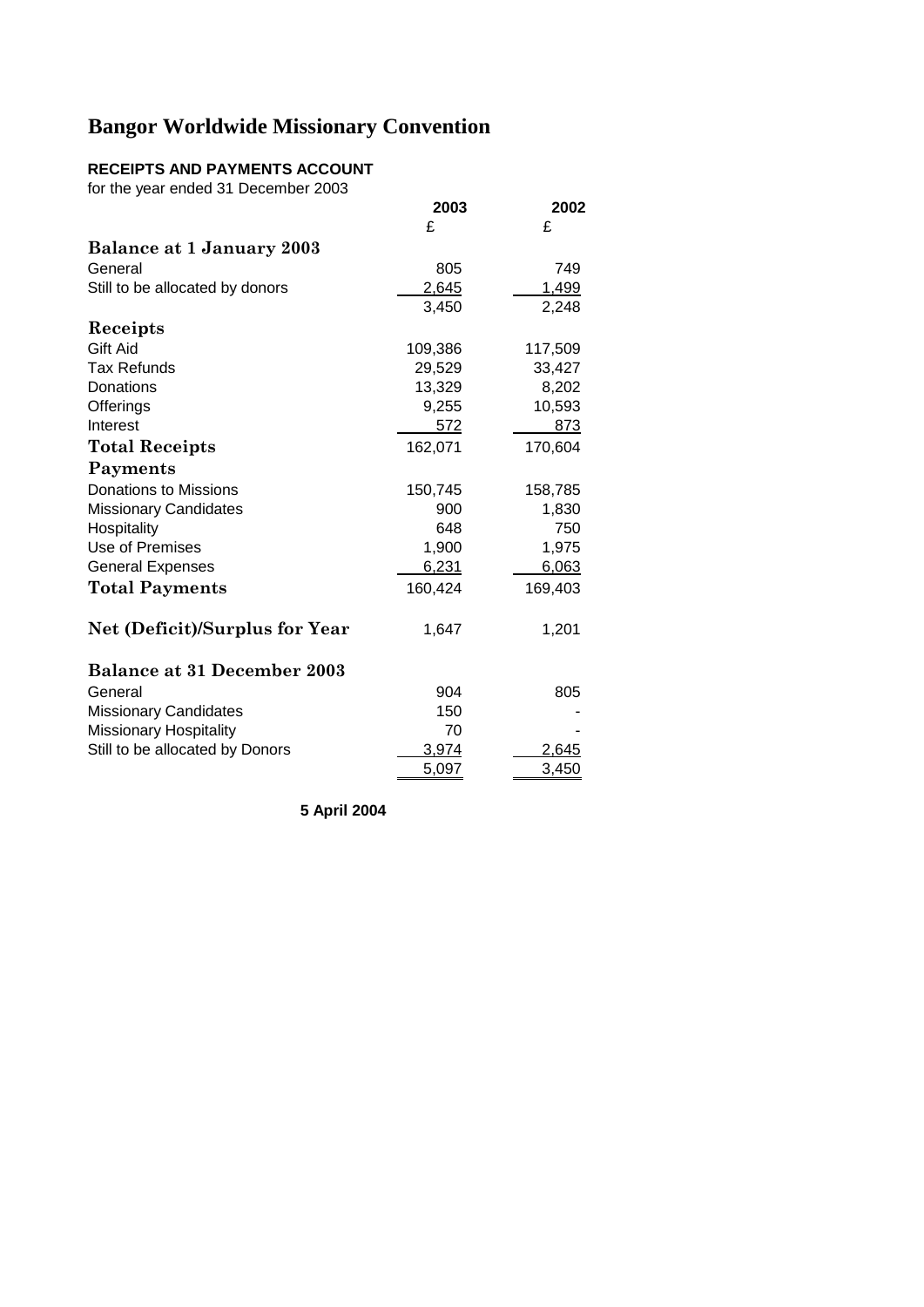## **RECEIPTS AND PAYMENTS ACCOUNT**

for the year ended 31 December 2002

|                                    | 2002    | 2001    |
|------------------------------------|---------|---------|
|                                    | £       | £       |
| Balance at 1 January 2002          |         |         |
| General                            | 749     | 1,171   |
| Still to be allocated by donors    | 1,499   | 1,194   |
|                                    | 2,248   | 2,365   |
| Receipts                           |         |         |
| Gift Aid                           | 117,509 | 97,587  |
| Tax Refunds                        | 33,427  | 28,475  |
| Donations                          | 8,202   | 11,166  |
| Offerings                          | 10,593  | 8,701   |
| Interest                           | 873     | 1,052   |
| <b>Total Receipts</b>              | 170,604 | 146,981 |
| Payments                           |         |         |
| Donations to Missions              | 158,785 | 136,648 |
| <b>Missionary Candidates</b>       | 1,830   | 1,580   |
| Hospitality                        | 750     | 850     |
| Use of Premises                    | 2,010   | 1,975   |
| <b>General Expenses</b>            | 6,028   | 6,044   |
| <b>Total Payments</b>              | 169,403 | 147,097 |
| Net (Deficit)/Surplus for Year     | 1,201   | (116)   |
| <b>Balance at 31 December 2002</b> |         |         |
| General                            | 805     | 749     |
| Still to be allocated by donors    | 2,645   | 1,499   |
|                                    | 3,450   | 2,248   |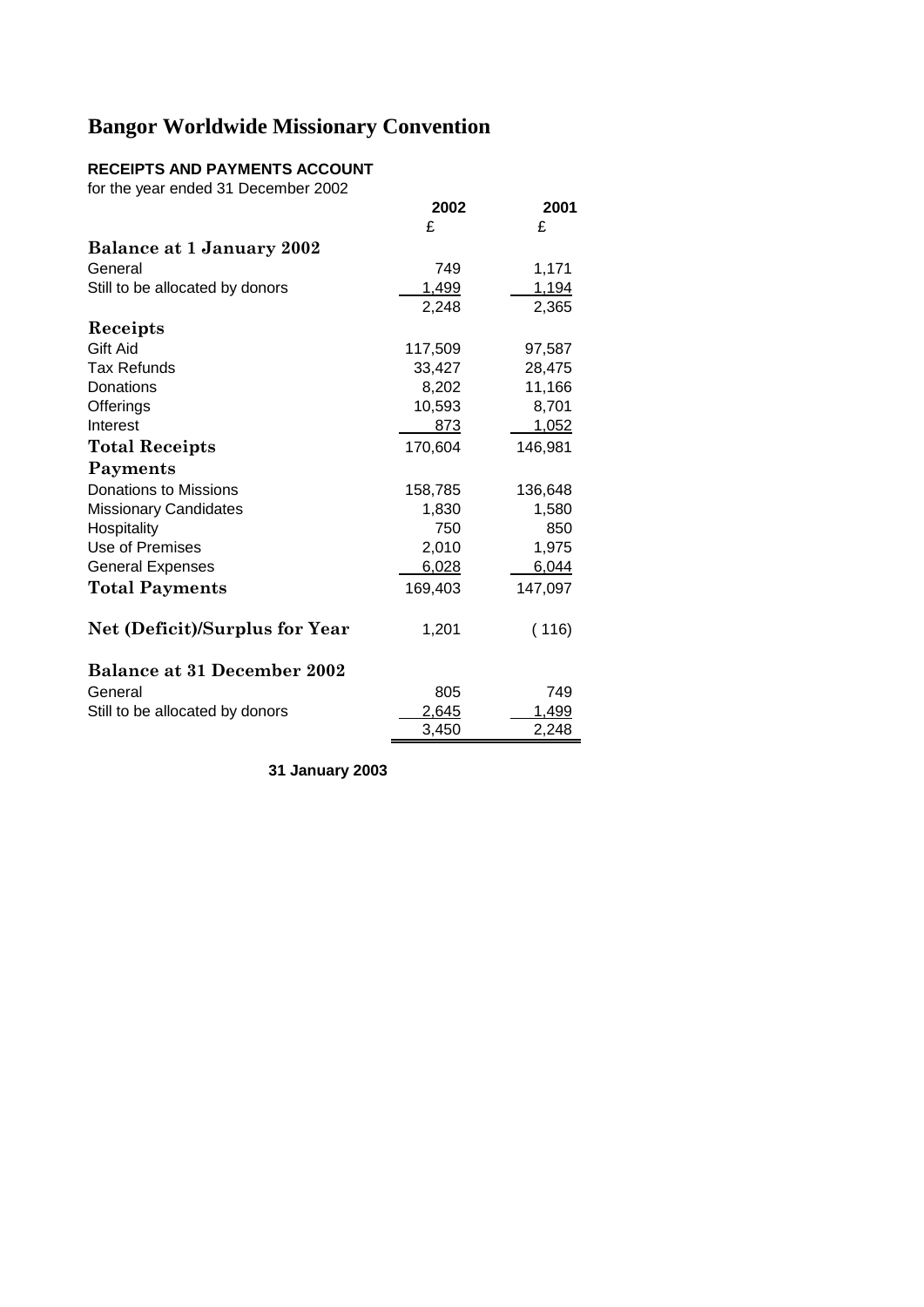### **RECEIPTS AND PAYMENTS ACCOUNT**

for the year ended 31 December 2001

|                                    | 2001    | 2000    |
|------------------------------------|---------|---------|
|                                    | £       | £       |
| Balance at 1 January 2001          |         |         |
| General                            | 1,171   | 299     |
| Still to be allocated by donors    | 1,194   | 1,897   |
|                                    | 2,365   | 2,196   |
| Receipts                           |         |         |
| Covenanted Gifts                   | 10,865  | 18,550  |
| Gift Aid                           | 86,722  | 74,943  |
| Tax Refunds                        | 28,475  | 26,350  |
| Donations                          | 11,166  | 10,412  |
| Offerings                          | 8,701   | 9,587   |
| Interest                           | 1,052   | 1,084   |
| <b>Total Receipts</b>              | 146,981 | 140,926 |
| Payments                           |         |         |
| Donations to Missions              | 136,648 | 131,200 |
| Missionary Candidates              | 1,580   | 1,450   |
| Hospitality                        | 850     | 690     |
| Use of Premises                    | 1,975   | 1,900   |
| <b>General Expenses</b>            | 6,044   | 5,517   |
| <b>Total Payments</b>              | 147,097 | 140,757 |
| Net (Deficit)/Surplus for Year     | (116)   | 169     |
| <b>Balance at 31 December 2001</b> |         |         |
| General                            | 749     | 1,171   |
| Still to be allocated by donors    | 1,499   | 1,194   |
|                                    | 2,248   | 2,365   |
|                                    |         |         |

**5 February 2002**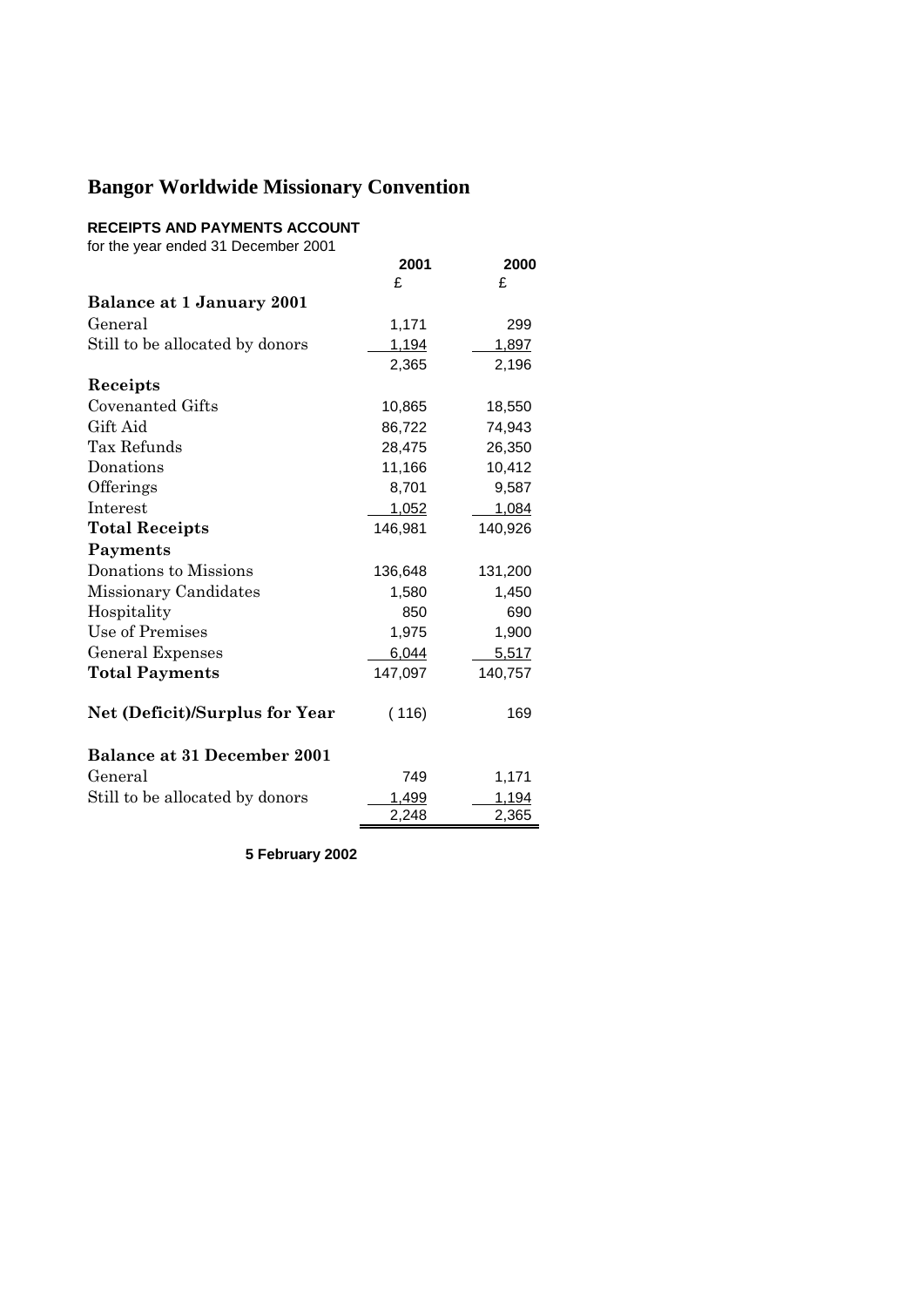## **RECEIPTS AND PAYMENTS ACCOUNT**

for the year ended 31 December 2000

|                                            | 2000    | 1999    |
|--------------------------------------------|---------|---------|
|                                            | £       | £       |
| Balance at 1 January 2000                  |         |         |
| Hospitality                                |         | 37      |
| General                                    | 299     | 283     |
| Still to be allocated by donors            | 1,897   |         |
|                                            | 2,196   | 320     |
| Receipts                                   |         |         |
| <b>Covenanted Gifts</b>                    | 18,550  | 24,500  |
| Gift Aid                                   | 74,943  | 71,434  |
| Tax Refunds                                | 26,350  | 30,712  |
| Donations                                  | 10,412  | 13,433  |
| Offerings                                  | 9,587   | 10,809  |
| Interest                                   | 1,084   | 1,304   |
| <b>Total Receipts</b>                      | 140,926 | 152,192 |
| Payments                                   |         |         |
| Donations to Missions                      | 131,200 | 140,940 |
| Missionary Candidates                      | 1,450   | 2,155   |
| Hospitality                                | 690     | 535     |
| Use of Premises                            | 1,900   | 1,825   |
| General Expenses                           | 5,517   | 4,860   |
| <b>Total Payments</b>                      | 140,757 | 150,315 |
| Net General Surplus/(Deficit) for the Year | 169     | 1,877   |
| <b>Balance at 31 December 2000</b>         |         |         |
| General                                    | 1,171   | 299     |
| Still to be allocated by donors            | 1,194   | 1,897   |
|                                            | 2,365   | 2,196   |

**12 February 2001**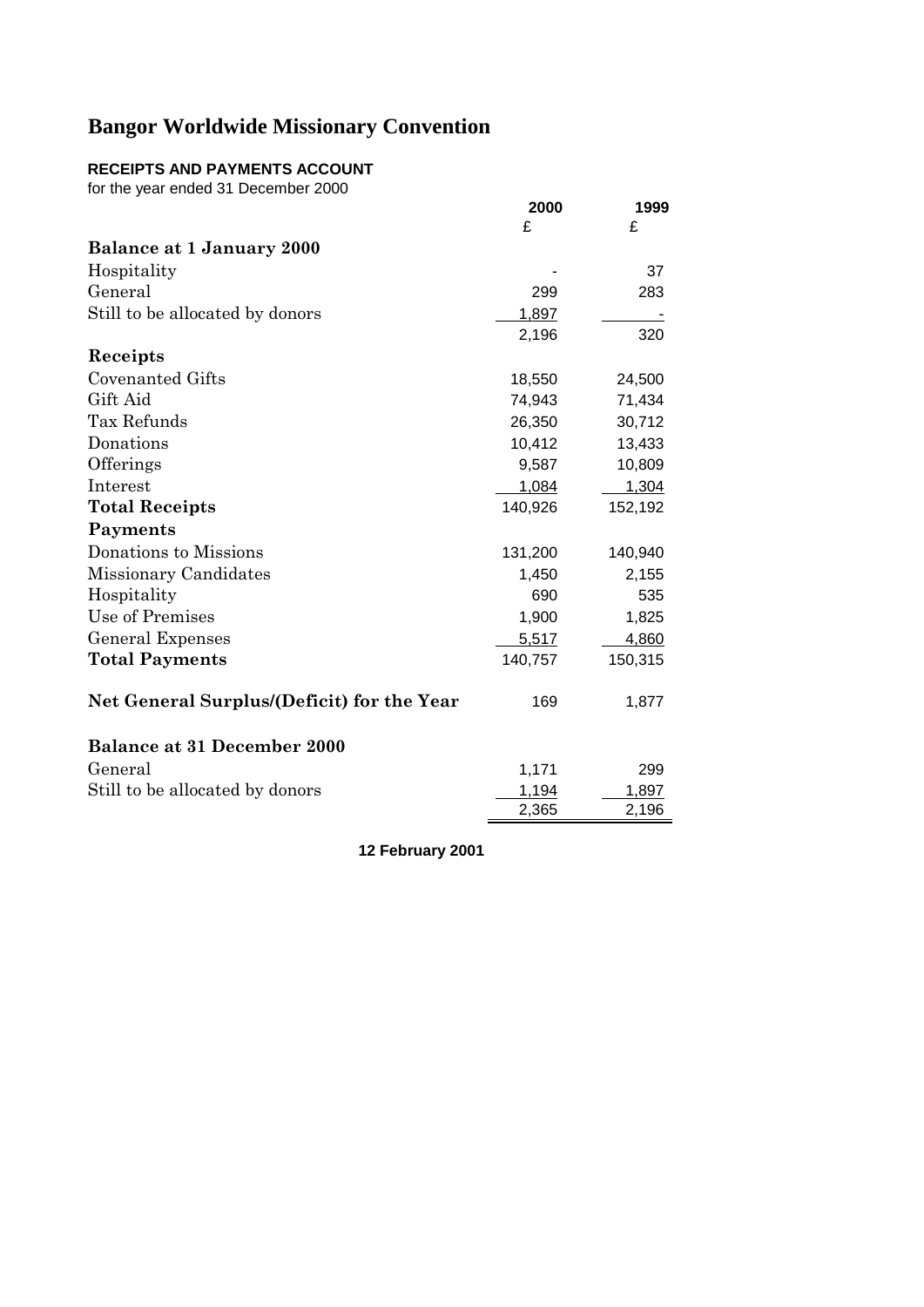## **RECEIPTS AND PAYMENTS ACCOUNT**

for the year ended 31 December 1999

| ion the year ended on December 1999        | 1999<br>£ | 1998<br>£ |
|--------------------------------------------|-----------|-----------|
| <b>Balance at 1 January 1999</b>           |           |           |
| Hospitality                                | 37        |           |
| General                                    | 283       | 472       |
|                                            | 320       | 472       |
| Receipts                                   |           |           |
| <b>Covenanted Gifts</b>                    | 24,500    | 25,623    |
| Gift Aid                                   | 71,434    | 72,767    |
| Tax Refunds                                | 30,712    | 27,123    |
| Donations                                  | 13,433    | 15,299    |
| Offerings                                  | 10,809    | 8,970     |
| Interest                                   | 1,304     | 1,552     |
| <b>Total Receipts</b>                      | 152,191   | 151,334   |
| Payments                                   |           |           |
| Donations to Missions                      | 140,940   | 142,395   |
| Missionary Candidates                      | 2,155     | 2,205     |
| Hospitality                                | 535       | 325       |
| Use of Premises                            | 1,825     | 1,775     |
| General Expenses                           | 4,860     | 4,786     |
| <b>Total Payments</b>                      | 150,315   | 151,486   |
| Net General Surplus/(Deficit) for the Year | 1,876     | (152)     |
| <b>Balance at 31 December 1999</b>         |           |           |
| Missionary Hospitality                     |           | 37        |
| General                                    | 299       | 283       |
| Still to be allocated by donors            | 1,897     |           |
|                                            | 2,196     | 320       |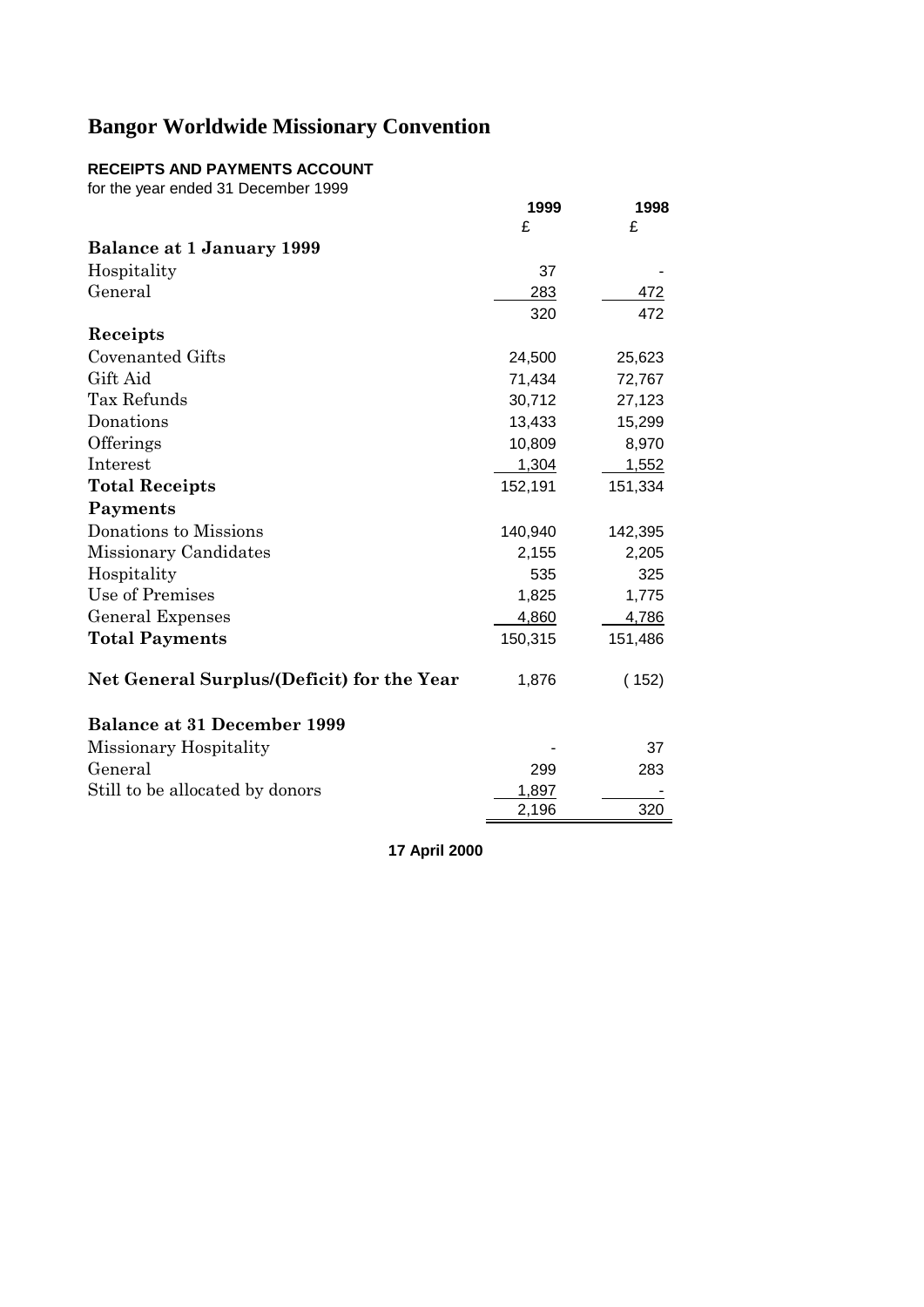## **RECEIPTS AND PAYMENTS ACCOUNT**

for the year ended 31 December 1998

|                                            | 1998    | 1997    |
|--------------------------------------------|---------|---------|
|                                            | £       | £       |
| <b>Balance at 1 January 1998</b>           |         |         |
| General                                    | 472     | 296     |
|                                            | 472     | 296     |
| Receipts                                   |         |         |
| Covenanted Gifts                           | 25,623  | 24,233  |
| Gift Aid                                   | 72,767  | 56,672  |
| Tax Refunds                                | 27,123  | 25,925  |
| Donations                                  | 15,299  | 15,278  |
| Offerings                                  | 8,970   | 10,912  |
| Interest                                   | 1,552   | 1,226   |
| <b>Total Receipts</b>                      | 151,334 | 134,246 |
| Payments                                   |         |         |
| Donations to Missions                      | 142,395 | 125,280 |
| Missionary Candidates                      | 2,205   | 1,665   |
| Hospitality                                | 325     | 440     |
| <b>General Expenses</b>                    | 6,561   | 6,684   |
| <b>Total Payments</b>                      | 151,486 | 134,069 |
| Net General Surplus/(Deficit) for the Year | (152)   | 177     |
| <b>Balance at 31 December 1998</b>         |         |         |
| Missionary Hospitality                     | 37      |         |
| General                                    | 283     | 472     |
|                                            | 320     | 472     |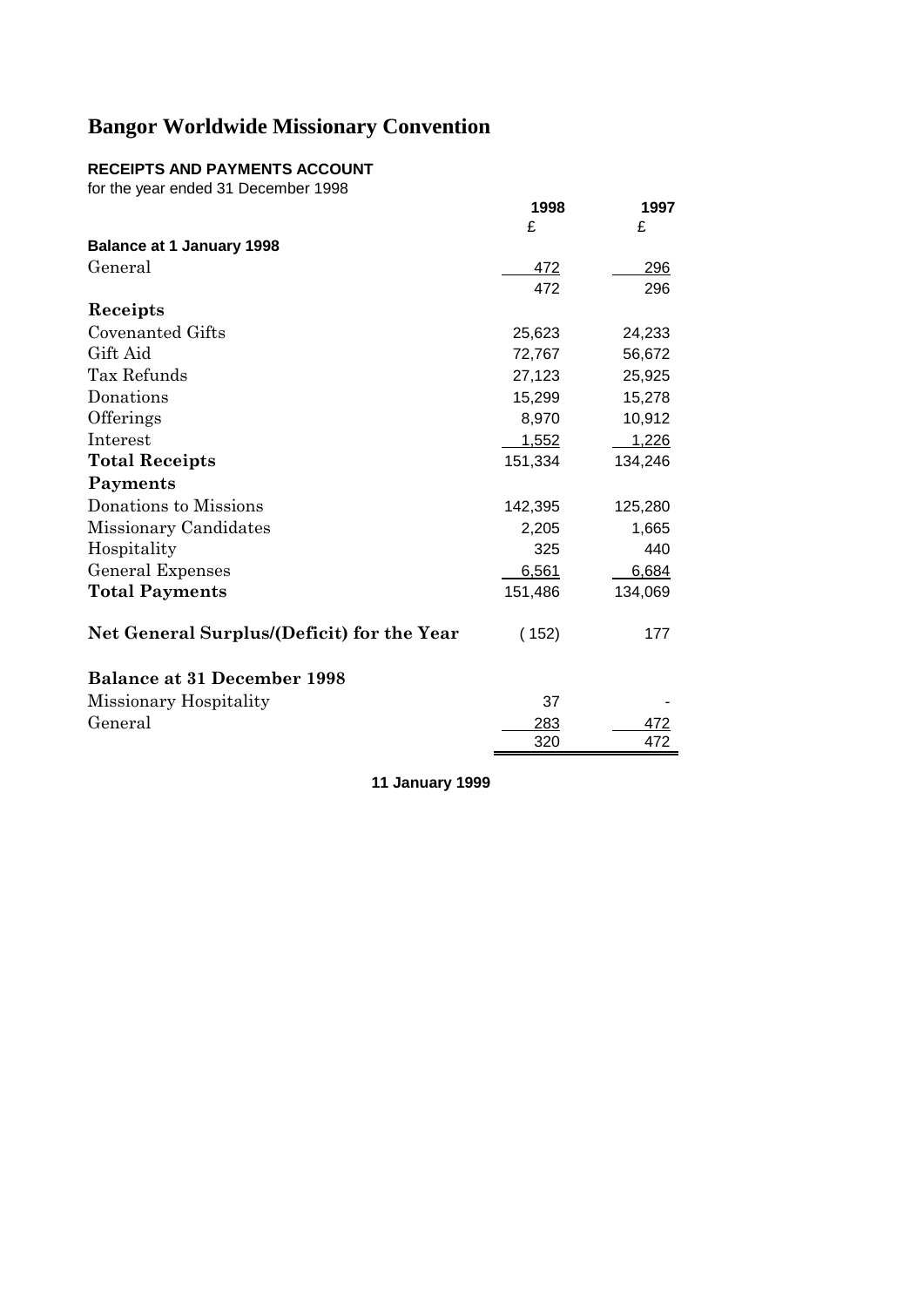## **RECEIPTS AND PAYMENTS ACCOUNT**

for the year ended 31 December 1997

|                                            | 1997    | 1996       |
|--------------------------------------------|---------|------------|
|                                            | £       | £          |
| <b>Balance at 1 January 1997</b>           |         |            |
| General                                    | 296     | <u>226</u> |
|                                            | 296     | 226        |
|                                            |         |            |
| <b>Receipts</b>                            |         |            |
| Covenanted gifts                           | 24,233  | 23,143     |
| <b>Gift Aid Scheme</b>                     | 56,672  | 62,632     |
| Income tax refunds                         | 25,925  | 26,959     |
| Donations                                  | 15,278  | 12,443     |
| Offerings                                  | 10,912  | 10,151     |
| Interest                                   | 1,226   | 1,105      |
| <b>Total Receipts</b>                      | 134,246 | 136,433    |
|                                            |         |            |
| <b>Payments</b>                            |         |            |
| Donations to Missions                      | 125,280 | 128,120    |
| Missionary candidates                      | 1,665   | 2,160      |
| Missionary hospitality                     | 440     | 423        |
| Use of premises                            | 1,675   | 1,500      |
| General expenses                           | 5,009   | 4,160      |
| <b>Total Payments</b>                      | 134,069 | 136,363    |
| Net General Surplus/(Deficit) for the Year | 177     | 70         |
| <b>Balance at 31 December 1997</b>         |         |            |
| General                                    | 472     | 296        |
|                                            | 472     | 296        |
|                                            |         |            |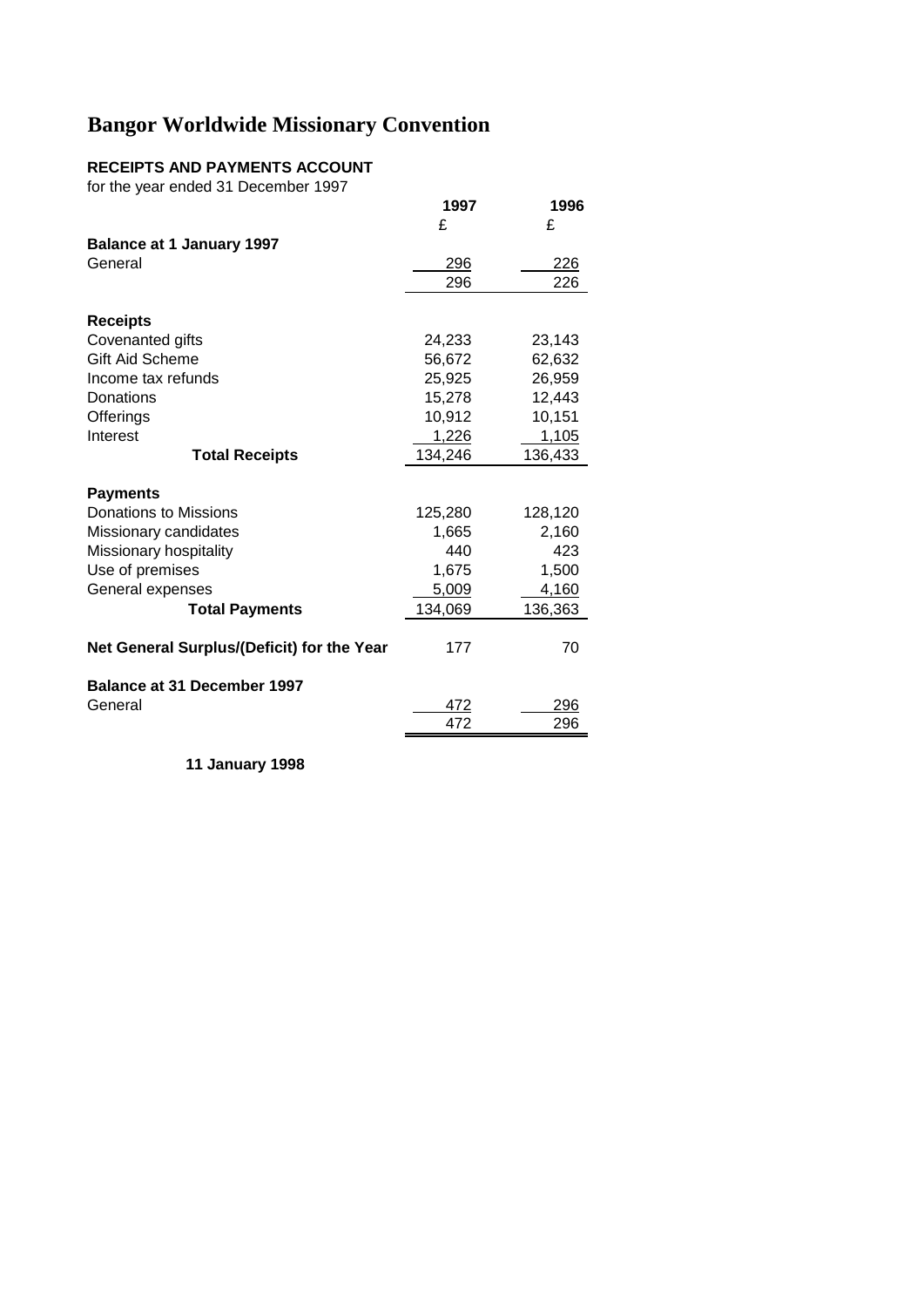## **RECEIPTS AND PAYMENTS ACCOUNT**

for the year ended 31 December 1996

|                                            | 1996       | 1995       |
|--------------------------------------------|------------|------------|
|                                            | £          | £          |
| <b>Balance at 1 January 1996</b>           |            |            |
| General                                    | 226        | 276        |
| Still to be Allocated by Donors            |            | 1,145      |
|                                            | 226        | 1,421      |
| <b>Receipts</b>                            |            |            |
| Covenanted gifts                           | 23,143     | 21,648     |
| <b>Gift Aid Scheme</b>                     | 62,632     | 62,862     |
| Income tax refunds                         | 26,959     | 27,623     |
| Donations                                  | 12,443     | 9,940      |
| Offerings                                  | 10,151     | 6,212      |
| Interest                                   | 1,105      | 1,220      |
| <b>Total Receipts</b>                      | 136,433    | 129,505    |
| <b>Payments</b>                            |            |            |
| Donations to Missions                      | 128,120    | 123,955    |
| Missionary candidates                      | 2,160      | 750        |
| Missionary hospitality                     | 423        | 652        |
| Use of premises                            | 1,500      | 1,425      |
| General expenses                           | 4,160      | 3,918      |
| <b>Total Payments</b>                      | 136,363    | 130,700    |
| Net General Surplus/(Deficit) for the Year | 70         | (1, 195)   |
| <b>Balance at 31 December 1996</b>         |            |            |
| General                                    | 296<br>296 | 226<br>226 |
|                                            |            |            |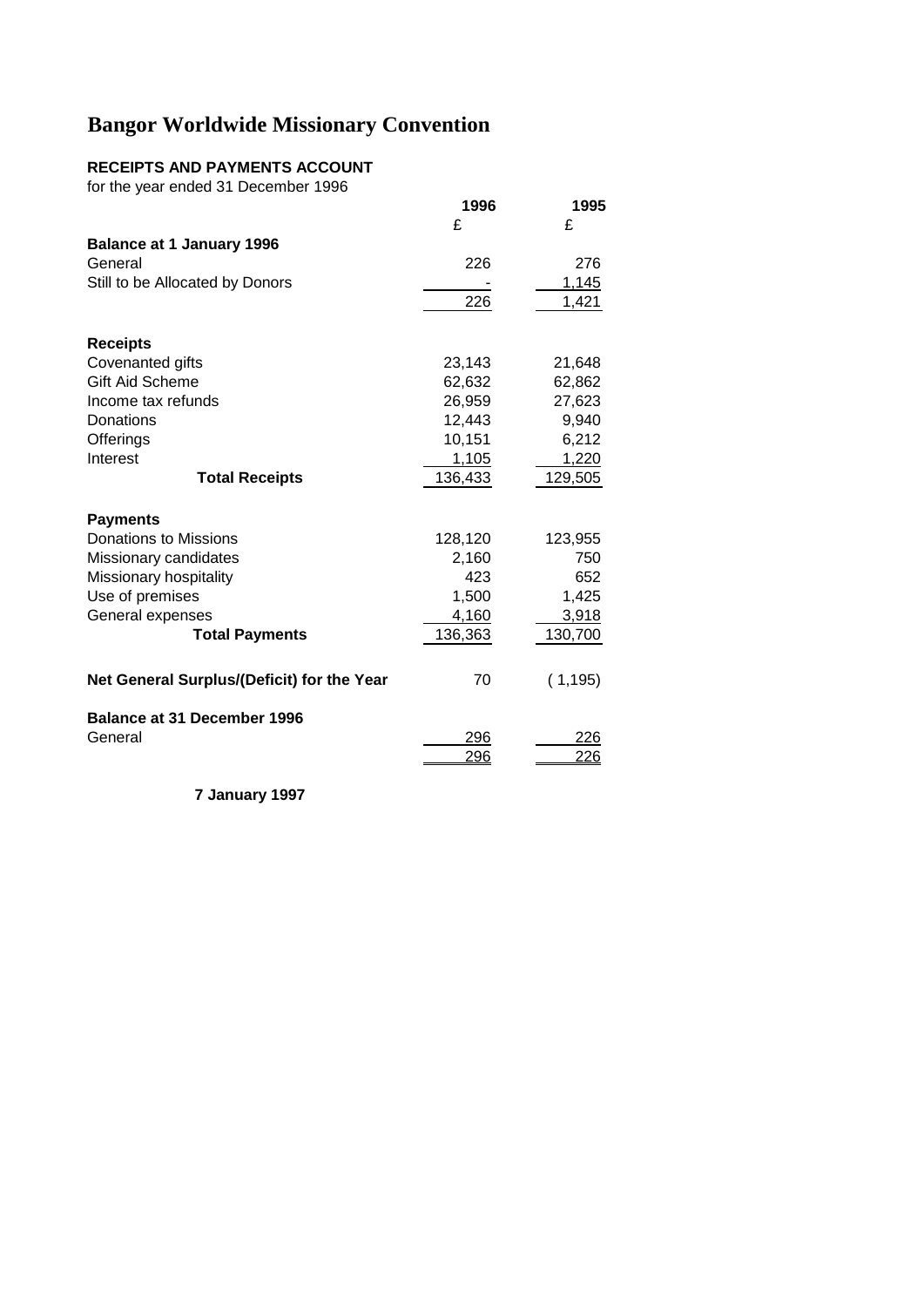#### **RECEIPTS AND PAYMENTS ACCOUNT**

for the year ended 31 December 1995

|                                            | 1995     | 1994    |
|--------------------------------------------|----------|---------|
|                                            | £        | £       |
| <b>Balance at 1 January 1995</b>           |          |         |
| General                                    | 276      | 306     |
| Still to be Allocated by Donors            | 1,145    |         |
| Missionary hospitality                     |          | 111     |
|                                            | 1,421    | 417     |
|                                            |          |         |
| <b>Receipts</b>                            |          |         |
| Covenanted gifts                           | 21,648   | 22,953  |
| Gift Aid Scheme                            | 62,862   | 61,110  |
| Income tax refunds                         | 27,624   | 28,090  |
| Donations                                  | 9,940    | 25,787  |
| Offerings                                  | 6,212    | 8,519   |
| Interest                                   | 1,220    | 1,227   |
| Legacies                                   |          | 990     |
| <b>Total Receipts</b>                      | 129,506  | 148,676 |
| <b>Payments</b>                            |          |         |
| Donations to Missions                      | 123,955  | 140,705 |
| Missionary candidates                      | 750      | 1,150   |
| Missionary hospitality                     | 652      | 392     |
| Use of premises                            | 1,425    | 1,300   |
| General expenses                           | 3,918    | 4,125   |
| <b>Total Payments</b>                      | 130,700  | 147,672 |
|                                            |          |         |
| Net General Surplus/(Deficit) for the Year | (1, 195) | 1,004   |
| <b>Balance at 31 December 1995</b>         |          |         |
| General                                    | 226      | 276     |
| To be allocated by donors                  |          | 1,145   |
| Missionary hospitality                     |          |         |
|                                            | 226      | 1,421   |